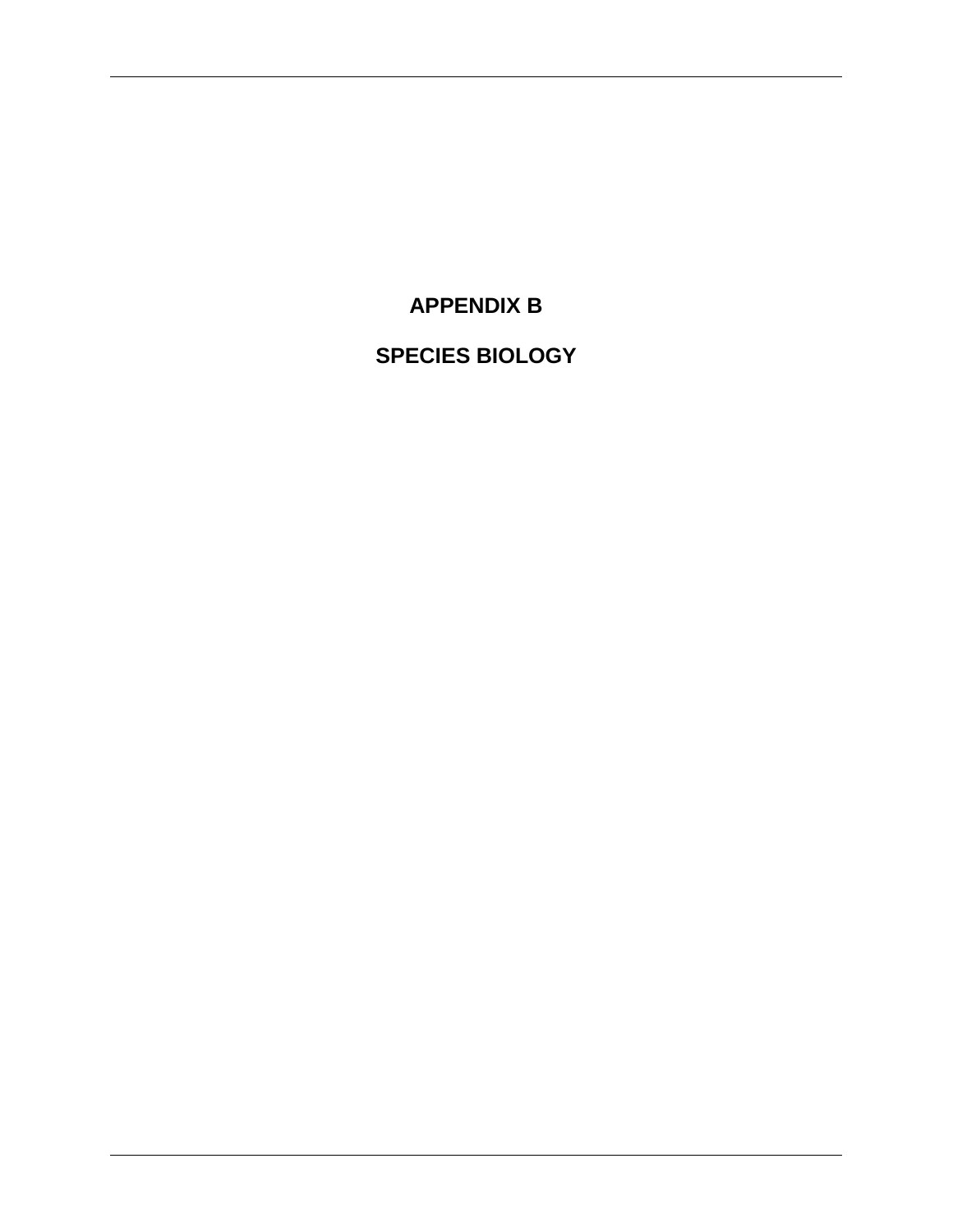# **SPECIES BIOLOGY**

Species covered in this Biological Assessment Reference were chosen on the basis of species lists obtained from the National Marine Fisheries Service (NMFS) and the U.S. Fish and Wildlife Service (USFWS) (see Appendix C). Because of the inland marine nature of all the Washington State Ferries (WSF) terminals, freshwater fish, oceangoing mammals, and sea turtles (including leatherback sea turtles), terrestrial species, and upland and freshwater plants were excluded from this analysis.

# **NMFS – Listed Threatened, Endangered, and Proposed Species Puget Sound Chinook Salmon (***Oncorhynchus tshawytscha***)** *Status*

Puget Sound Chinook salmon were listed as threatened on August 2, 1999 (Federal Register 1999a.). The evolutionarily significant unit (ESU) includes naturally spawned fish and stocks from 26 artificial propagation programs.

# *Critical Habitat*

Critical habitat was designated for Puget Sound Chinook salmon on February 16, 2000 (Federal Register 2000.). Critical habitat is designated for areas containing the physical and biological habitat features, or primary constituent elements (PCEs) essential for the conservation of the species or which require special management considerations. PCEs include sites that are essential to supporting one or more life stages of the ESU and that contain physical or biological features essential to the conservation of the ESU. Specific sites and features designated for Puget Sound Chinook salmon include the following:

- 1. Freshwater spawning sites with water quantity and quality conditions and substrate supporting spawning incubation and larval development
- 2. Freshwater rearing sites with water quantity and floodplain connectivity to form and maintain physical habitat conditions and support juvenile growth and mobility; water quality and forage supporting juvenile development; and natural cover such as shade, submerged and overhanging large wood, log jams and beaver dams, aquatic vegetation, large rocks and boulders, side channels, and undercut banks
- 3. Freshwater migration corridors free of obstruction with water quantity and quality conditions and natural cover such as submerged and overhanging large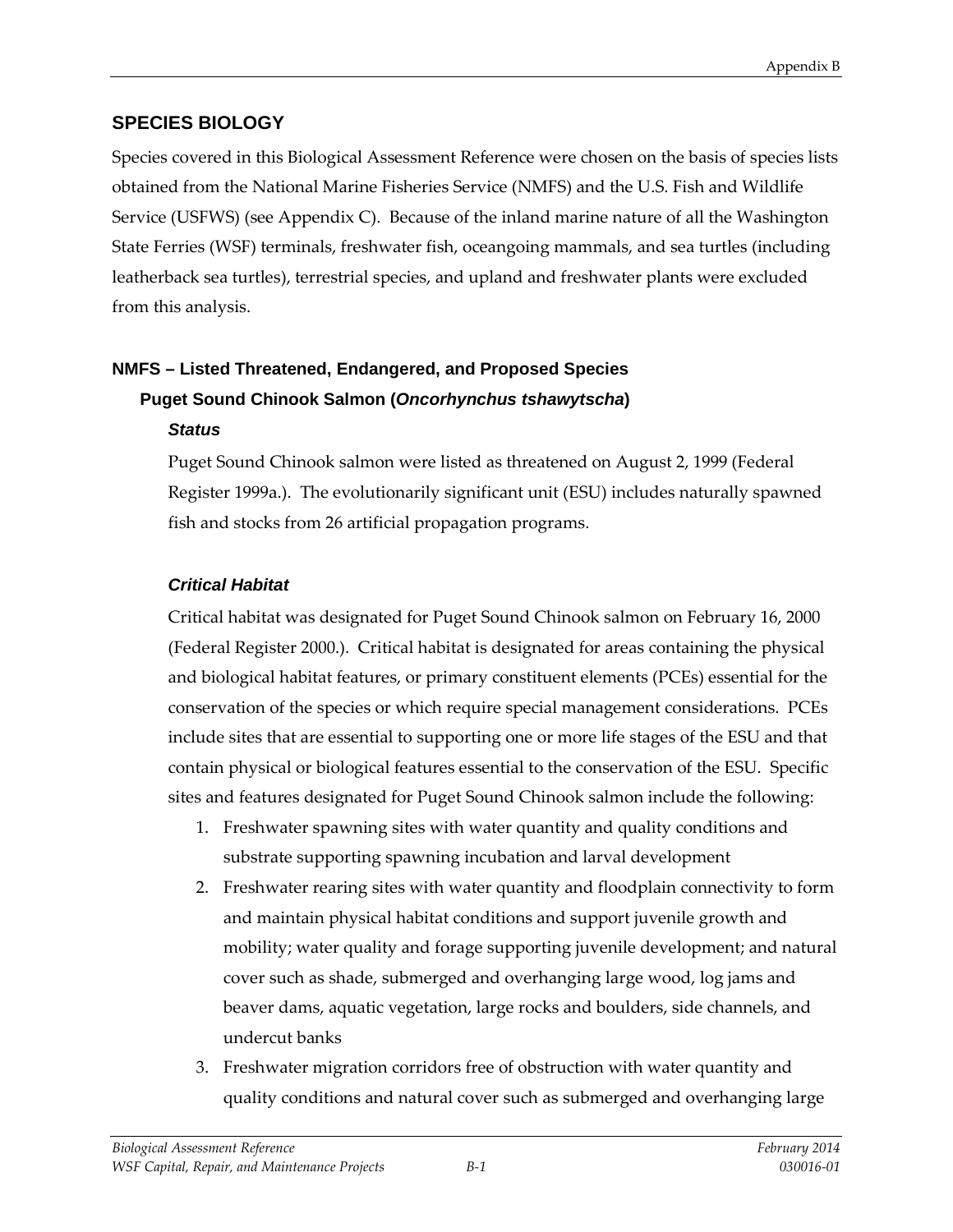wood, aquatic vegetation, large rocks and boulders, side channels, and undercut banks supporting juvenile and adult mobility and survival

- 4. Estuarine areas free of obstruction with water quality, water quantity, and salinity conditions supporting juvenile and adult physiological transitions between fresh- and saltwater; natural cover such as submerged and overhanging large wood, aquatic vegetation, large rocks and boulders, and side channels; and juvenile and adult forage, including aquatic invertebrates and fishes, supporting growth and maturation
- 5. Nearshore marine areas free of obstruction with water quality and quantity conditions and forage, including aquatic invertebrates and fishes, supporting growth and maturation; and natural cover such as submerged and overhanging large wood, aquatic vegetation, large rocks and boulders, and side channels.
- 6. Offshore marine areas with water quality conditions and forage, including aquatic invertebrates and fishes, supporting growth and maturation

The critical habitat proposal for Puget Sound Chinook salmon includes 61 occupied watersheds in 18 associated subbasins as well as 19 nearshore marine zones. In setting this designation, the conservation value of each habitat area was considered in the context of the productivity, spatial distribution, and diversity of habitats across the range of five geographical regions of correlated risk.

In estuarine and marine nearshore areas, the inshore extent is defined by the line of extreme high water. The proposed offshore extent of critical habitat for marine nearshore areas is to the depth of 30 meters (98 feet) relative to mean lower low water (MLLW; average of all the lower low water heights of the two daily tidal levels), and area that "generally coincides with the maximum depth of the photic zone in Puget Sound<sup>"</sup>

# *Biology and Distribution*

Puget Sound Chinook salmon exhibit two life history types: ocean-type and stream-type. The most common life history in Puget Sound is ocean-type. Ocean-type Chinook can be over 70 millimeters (mm) long when they reach estuaries in late spring. These fish are capable of moving offshore very soon after migrating from the river. However,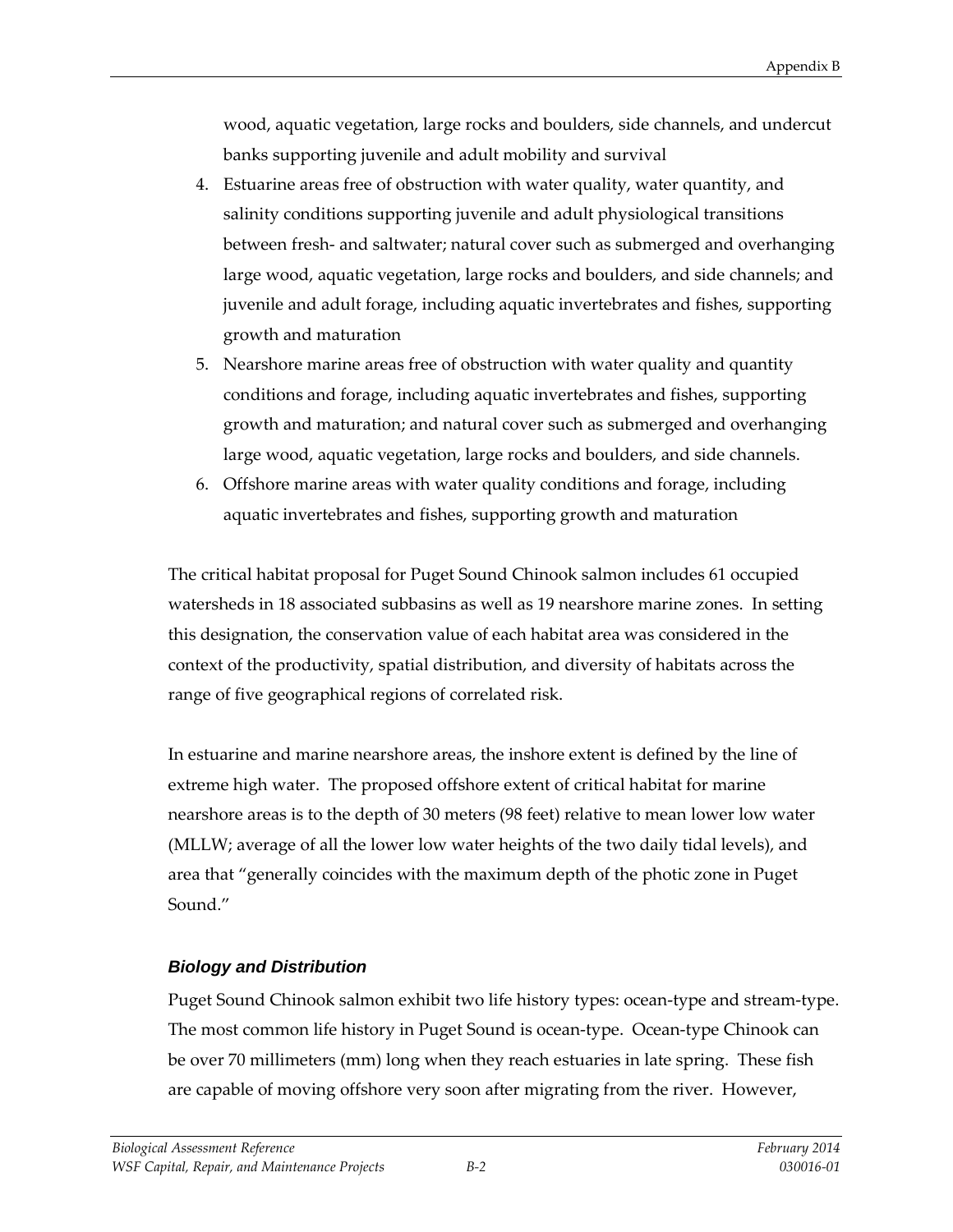Chinook longer than 70 mm are captured along estuarine and marine shorelines. Sampling has been conducted for juvenile Chinook in saltwater near the mouths of the major rivers on the east side of Puget Sound (Tyler 1964; Tyler and Bevan 1964; Stober and Salo 1973; Weitkamp and Schadt 1982; Congleton et al. 1982). Ocean-type Chinook were captured near these river mouths from March through June in high numbers, with much smaller catches occurring through the summer.

Puget Sound is a migratory corridor for adult Chinook salmon and provides habitat for out-migrating juvenile Chinook salmon from rivers into Puget Sound before their eventual oceanic phase as adults.

Adults typically spawn in the mainstems and larger tributaries of Puget Sound. Spawning preferences include clean gravel riffles with moderate water velocity and mainstem and lower reaches of tributaries (WDF 1992). Adult spring-run Chinook typically return to freshwater in April and May and spawn in August and September. Adults migrate to the upper portions of their natal streams and hold until they reach maturity. Summer-run Chinook migrate to freshwater in June and July, and spawn in September. Summer/fall run (the most common in Puget Sound) begin freshwater migration in August and spawn from late September through January (Myers et al. 1998).

Recent studies on Chinook salmon use of Puget Sound have found that juveniles begin migrating into estuaries and the nearshore in late January and early February, with peak migration into the Sound occurring in June and July. Juvenile Chinook are found along the nearshore through October and may utilize the nearshore year-round.

Adults could be present in deeper offshore waters year round. The greatest abundance of adults would occur between early summer and early fall as they return from the ocean to natal streams and rivers.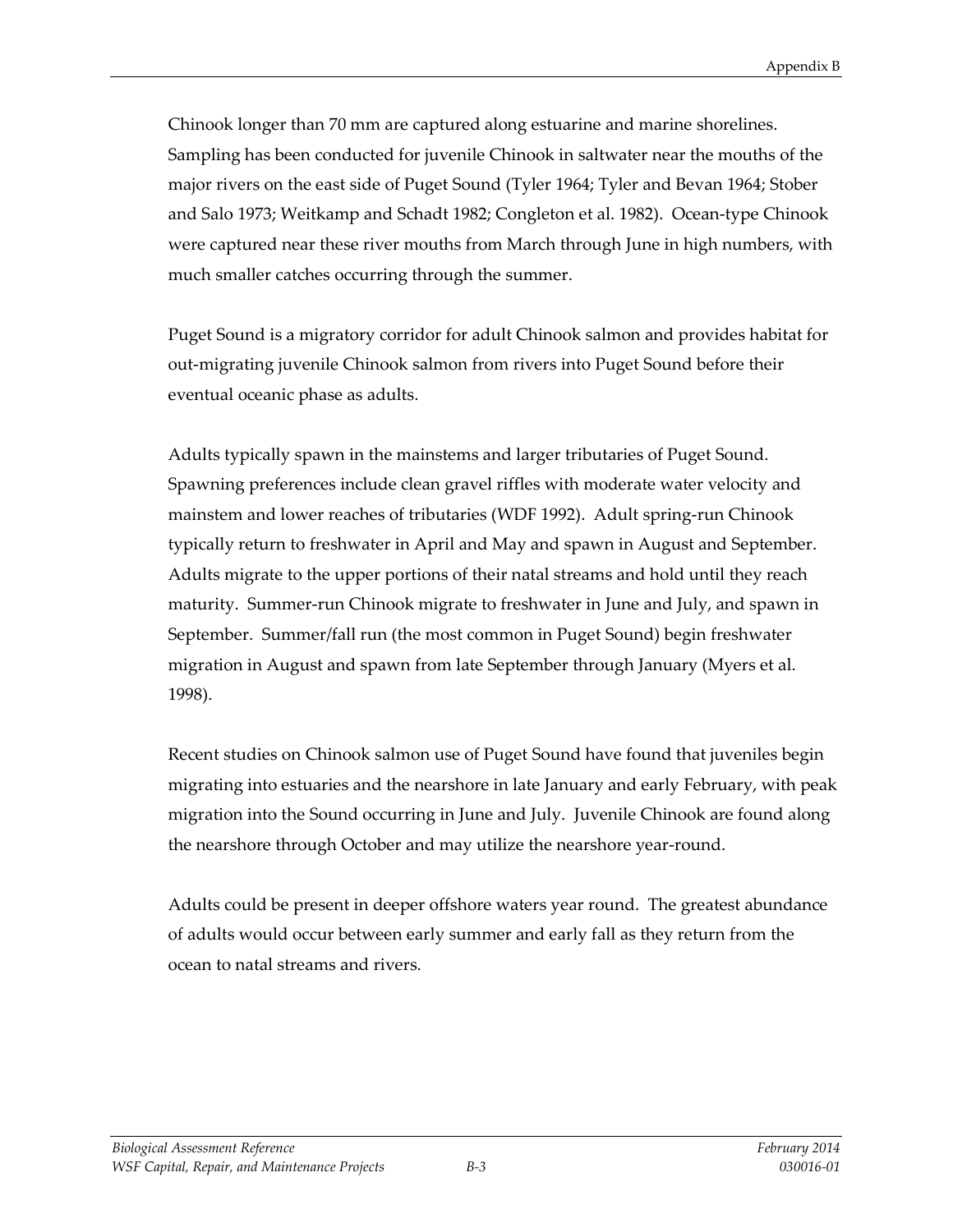# *Prey*

The harvest of salmonid prey species (e.g., forage fishes such as herring, anchovy, and sardines) may present another potential habitat-related management activity. Chinook salmon feed primarily on forage fishes.

Juvenile Chinook salmon in Pacific Northwest estuaries primarily feed on chironomids (order: *Diptera*, family: *Chironomidae*), yet also consume additional larvae, pupae, and adult forms of other Insecta. Annelids, crustaceans, arachnids, playhelminthes, gastropoda, rotifera, and osteicthyes are also part of the juvenile Chinook diet (Levy et al. 1979; Levings et al. 1991). Chinook fry also feed on forage fish eggs in large aggregations along protected shorelines, thus generating a base of prey for the migrating salmon fry.

# **Puget Sound Steelhead (***Oncorhynchus mykiss***)**

# *Status*

Puget Sound steelhead were listed as threatened on May 11, 2007 (Federal Register 2007).

# *Critical Habitat*

Critical habitat for steelhead was designated in 2016; no WSF facilities are within proposed steelhead critical habitat (Federal Register 2016.) 78 FR2725.

# *Biology and Distribution*

The present spawning distribution of steelhead extends from the Kamchatka Peninsula in Asia, east through Alaska, and south to southern California. The historical range of steelhead extended at least as far south as the Mexico border (Busby et al. 1996). Anadromous forms of *O. mykiss* are called steelhead, and non-anadromous forms (fresh water resident forms) are called rainbow trout.

Steelhead exhibits perhaps the greatest diversity of life history patterns of any Pacific salmonid species (Barnhart 1986). Individuals rear in freshwater between 1 and 4 years and remain at sea between 1 and 4 years (Meehan and Bjornn 1991). Other sources indicate that steelhead can spend up to 7 years in fresh water prior to smoltification and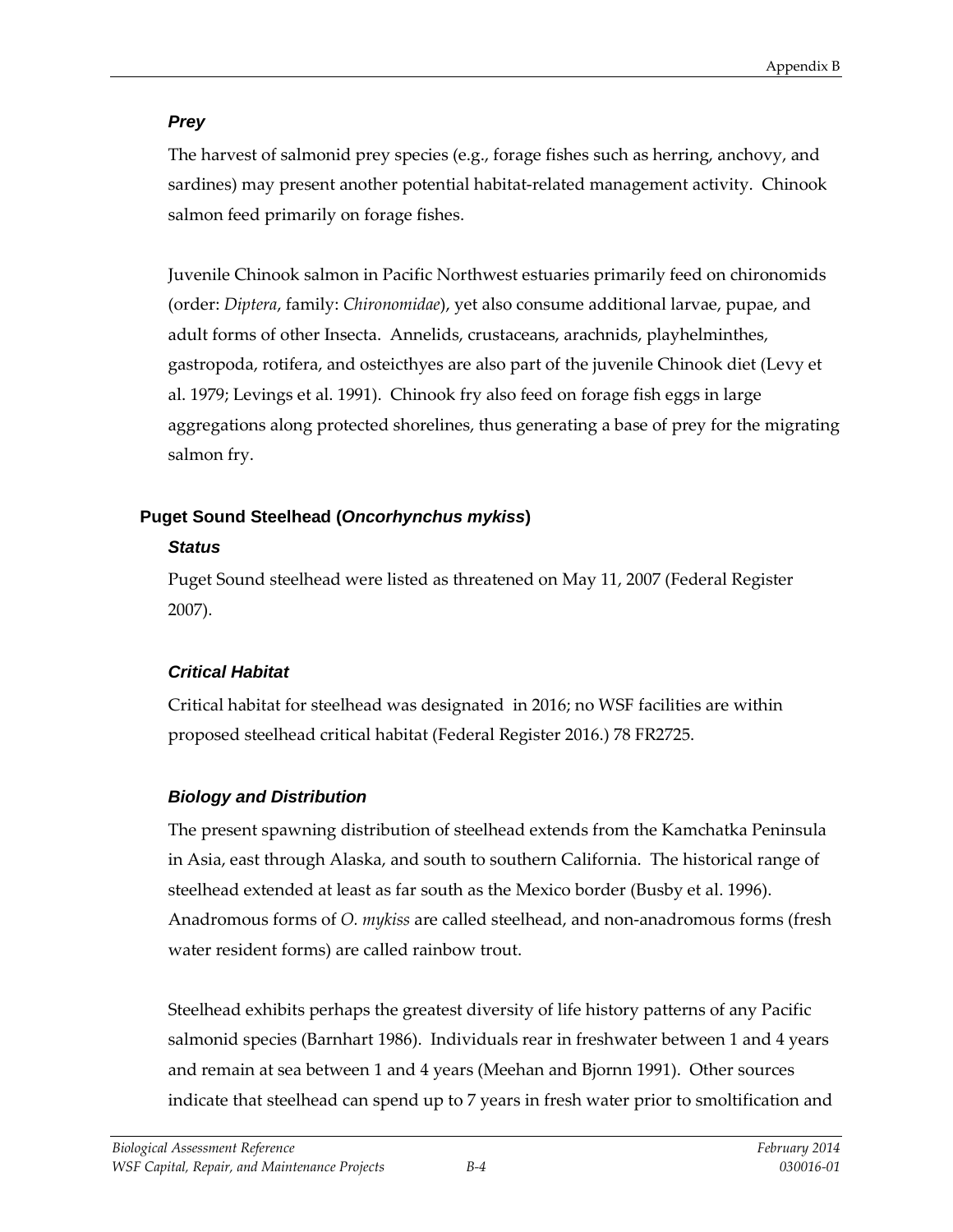then spend up to 3 years in salt water prior to first spawning (Busby et al. 1996). In the Pacific Northwest, steelhead that enter freshwater systems between May and October are considered summer steelhead (stream-maturing type) and steelhead that enter fresh water between November and April are considered winter steelhead (ocean-maturing type). Summer steelhead enter fresh water in a sexually immature condition and require several months to mature and spawn; whereas, winter steelhead enter fresh water with well-developed gonads and spawn shortly thereafter. Some river basins have both summer and winter runs, but some rivers only have one type. In rivers where the two types co-occur, they are often separated by a seasonal hydraulic barrier, such as a waterfall.

Unlike the five Pacific salmon species, steelhead are iteroparous; they do not invariably die after spawning. Some significant post-spawning mortality occurs; however, a small number of steelhead adults migrate out of the river after spawning and return to spawn in subsequent years (Busby et al. 1996). The frequency of multiple spawnings is variable both within and among populations of steelhead. For North American steelhead populations north of Oregon, repeat spawning is relatively uncommon, and more than two spawning migrations are rare. In Oregon and California, the frequency of two spawning migrations is higher, but more than two spawning migrations are still unusual. Iteroparous steelhead are predominately female.

Generally, juvenile steelhead out-migrate from freshwater between mid-March and early June. Juvenile steelhead enter marine waters at a much larger size and have a higher rate of survival than other salmonid species. The majority of steelhead smolts appear to migrate directly to the open ocean and do not rear extensively in the estuarine or coastal environments (Burgner et al. 1992).

Recent sampling in the Puget Sound nearshore supports the general life history model that juvenile steelhead use of the nearshore is very limited. Available data from townet sampling (deeper nearshore) and beach seine sampling (shallow nearshore) efforts around Puget Sound have reported the capture of few steelhead. In townet sampling in North and South Puget Sound, NMFS captured a total of 18 steelhead (Rice unpublished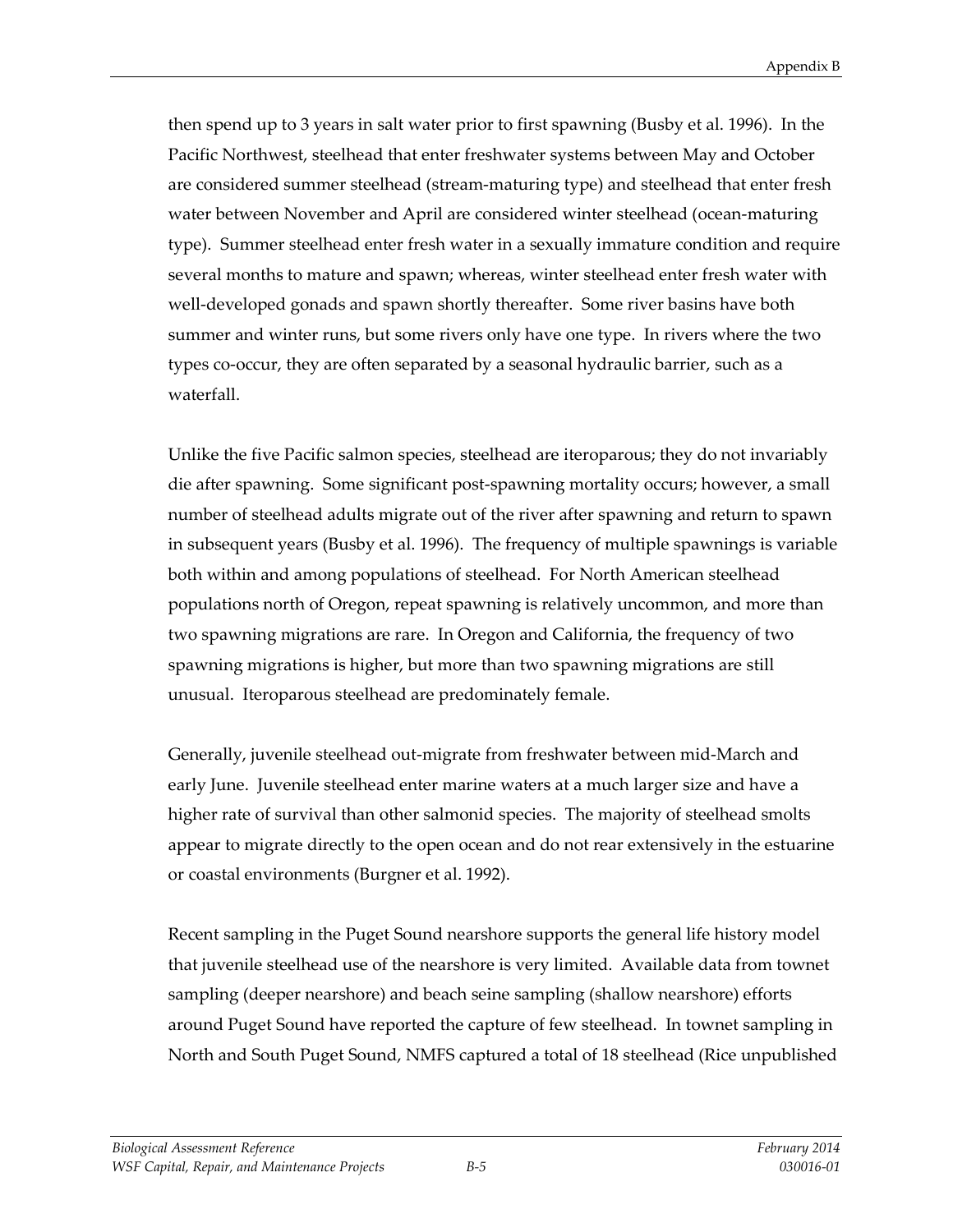data). The total sampling effort was not available, but the mean steelhead catch ranged from 0 to 0.2 per net in North Puget Sound and 0.1 to 0.8 per net in South Puget Sound. Beach seine sampling in Bellingham Bay (North Puget Sound) also captured few steelhead (Lummi Nation unpublished data). The Bellingham Bay research reported the capture of two juvenile steelhead salmon in 336 sets between February 14 and December 1, 2003. The steelhead were captured in the eastern portion of Bellingham Bay near the Taylor Avenue Dock on June 12 and June 25.

Steelhead were also infrequently captured in a beach seine study around Bainbridge Island (City of Bainbridge Island, Suquamish Tribe, and WDFW 2005). The study consisted of 271 beach seine sets conducted between April and September 2002 and between April 2003 and December 2004. Three steelhead were captured in the study; one was captured in May and two were captured in September. The steelhead were 179, 280, and 300 mm in total length. One of the three steelhead had been fin clipped, indicating it was of hatchery origin.

#### *Prey*

Juvenile steelhead eat invertebrates: crustaceans and insects, such as mayflies, caddis flies, and black flies. Steelhead will also eat salmon eggs when available. Adults at sea feed primarily on fish, squid, and amphipods.

#### **Hood Canal Summer Chum Salmon (***Oncorhynchus keta***)**

#### *Status*

Hood Canal summer-run chum salmon were listed as threatened on August 2, 1999 (64 Fed Reg 41835-41839).

# *Critical Habitat*

Critical habitat was designated for Hood Canal chum salmon on February 2, 2000 (Federal Register 2000).

# *Biology and Distribution*

A total of 11 streams that are tributaries to the Hood Canal have been identified as recently having indigenous summer chum populations (WDFW 2006a).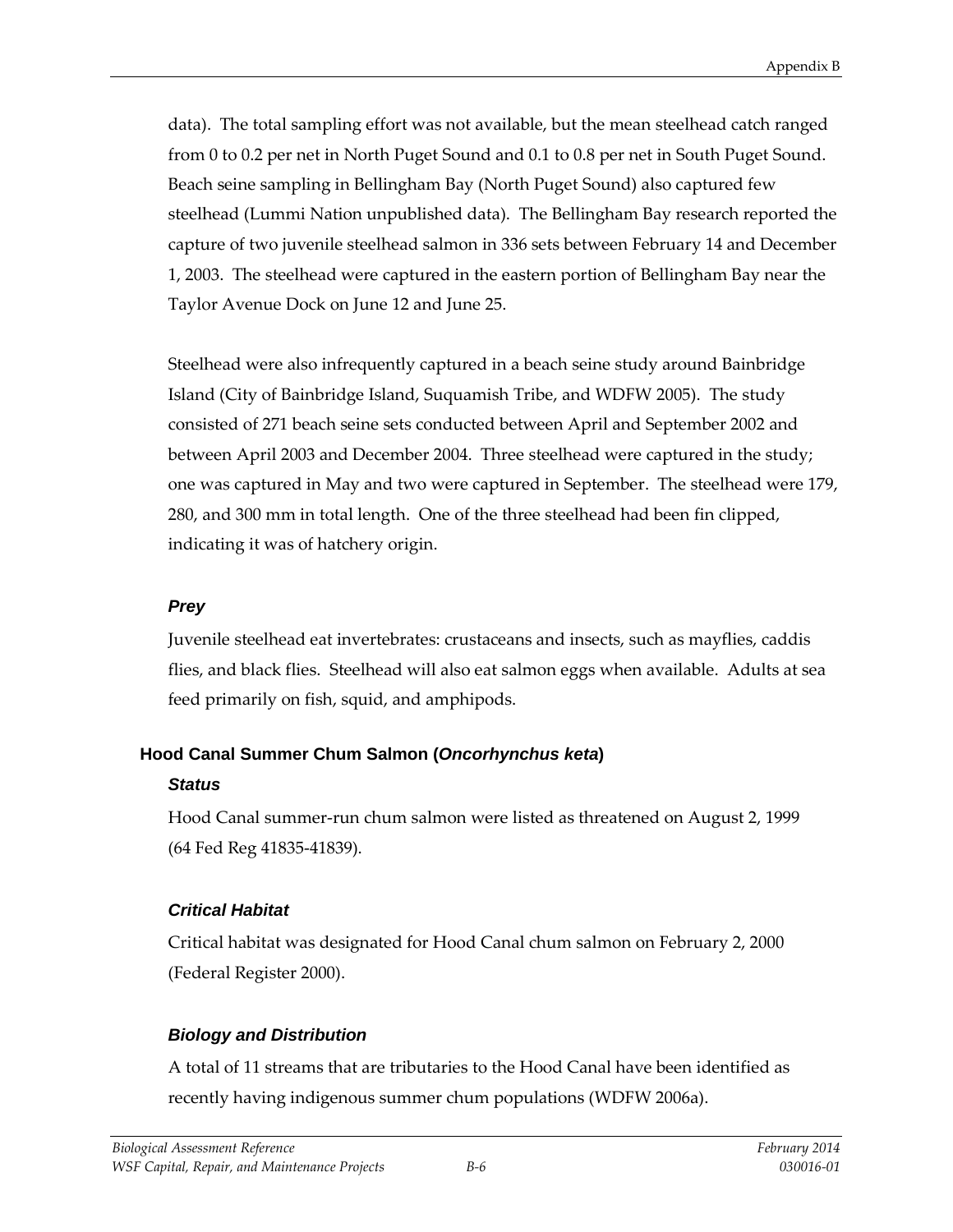Summer chum salmon are the earliest returning chum salmon stock in the Hood Canal and Strait of Juan de Fuca region. Spawning occurs from late August to late October, generally within the lowest 1 to 2 miles of the streams. Eggs and alevins develop in the redds for approximately 18 to 20 weeks before emerging as fry between February and the last week of May (WDFW 2006a).

In Puget Sound, chum fry have been observed through annual estuarine area fry surveys to reside for their first few weeks in the top 2 to 3 centimeters of surface waters and extremely close to the shoreline. Chum fry maintain a nearshore distribution until they reach a size of about 45 to 50 mm, at which time they move to deeper offshore areas (NMFS 1999).

Summer chum entering the estuary are thought to immediately commence migration seaward. After 2 to 4 years of rearing in the northeast Pacific Ocean, maturing Puget Sound-origin chum salmon follow a southerly migration path parallel to the coastlines of southeast Alaska and British Columbia. Summer chum mature primarily at 3 and 4 years of age with low numbers returning at age 5. They enter the Strait of Juan de Fuca from the first week of July through September and the Hood Canal terminal marine area from early August through the end of September. Summer chum adults may mill in front of their stream of origin for up to 12 days before entering freshwater to spawn (WDFW 2006a).

# *Prey*

Chum salmon feed on insects as they migrate downriver and on insects and marine invertebrates in estuaries and nearshore marine habitats. As adults in the ocean, they eat copepods, fishes, mollusks, squid, and tunicates.

# **Humpback Whale (***Megaptera novaeangliae***)**

# *Status*

Humpback whales were listed as endangered on June 2, 1970 (Federal 1970). In 2016, NMFS [revised the ESA listing for the humpback whale](https://www.federalregister.gov/articles/2016/09/08/2016-21276/endangered-and-threatened-species-identification-of-14-distinct-population-segments-of-humpback) to identify 14 Distinct Population Segments, and listed one as threatened, four as endangered, and nine others as not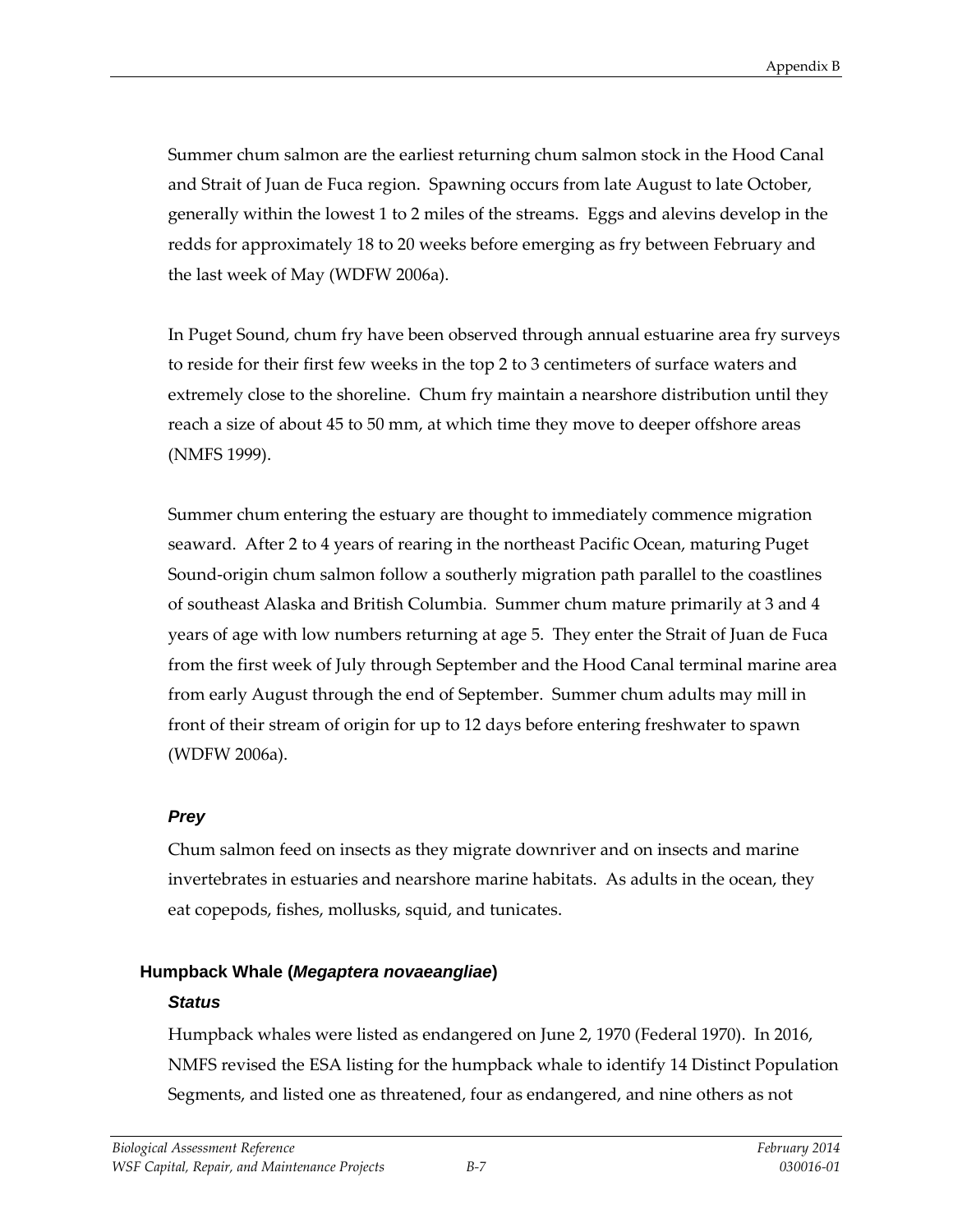warranted for listing (Federal Register 2016b). When a humpback whale is sighted in Washington inland waters (Puget Sound, Strait of Juan de Fuca, San Juan Islands) it is 43% likely to be from the unlisted Hawaii Distinct Population Segment (DPS), 42% likely to be from the threatened Mexico DPS, and 15% likely to be from the endangered Central American DPS (NMFS 2016).

# *Critical Habitat*

Critical habitat has not been designated for humpback whales.

# *Biology and Distribution*

Major humpback whale breeding and calving areas are in Mexican and Hawaiian waters. Humpback whales migrate to Alaska during the summer to feed. The Washington coast is a corridor for their annual migration north to feeding grounds and south to breeding grounds. Feeding groups of up to five whales have been documented on Juan de Fuca Bank and La Perouse Bank in summer (Osborne et al. 1998). Sightings of humpbacks in Puget Sound are infrequent; however, reported sightings have been increasing since the late 1990s. Until the late 1990s, sighting of humpback whales in Puget Sound occurred approximately once every 2 years (Calambokidis 1998). However, since 2001 there have been several Puget Sound humpback whale sightings reported through the Orca Network annually. The increase in sightings is likely due to increased local awareness and the establishment of sighting networks such as the Orca Network where residents can easily report whale sightings.

Humpbacks in Puget Sound are typically sighted as single individuals. An exception occurred in 1988 when two juvenile whales were reported in south Puget Sound (Calambokidis and Steiger 1990).

Cascadia Research Collective has been studying humpback whales along the US West Coast since 1986. In the early 2000s, increasing numbers of humpback whales were sighted in Washington inland waters (Figure B-1) (CRC 2017).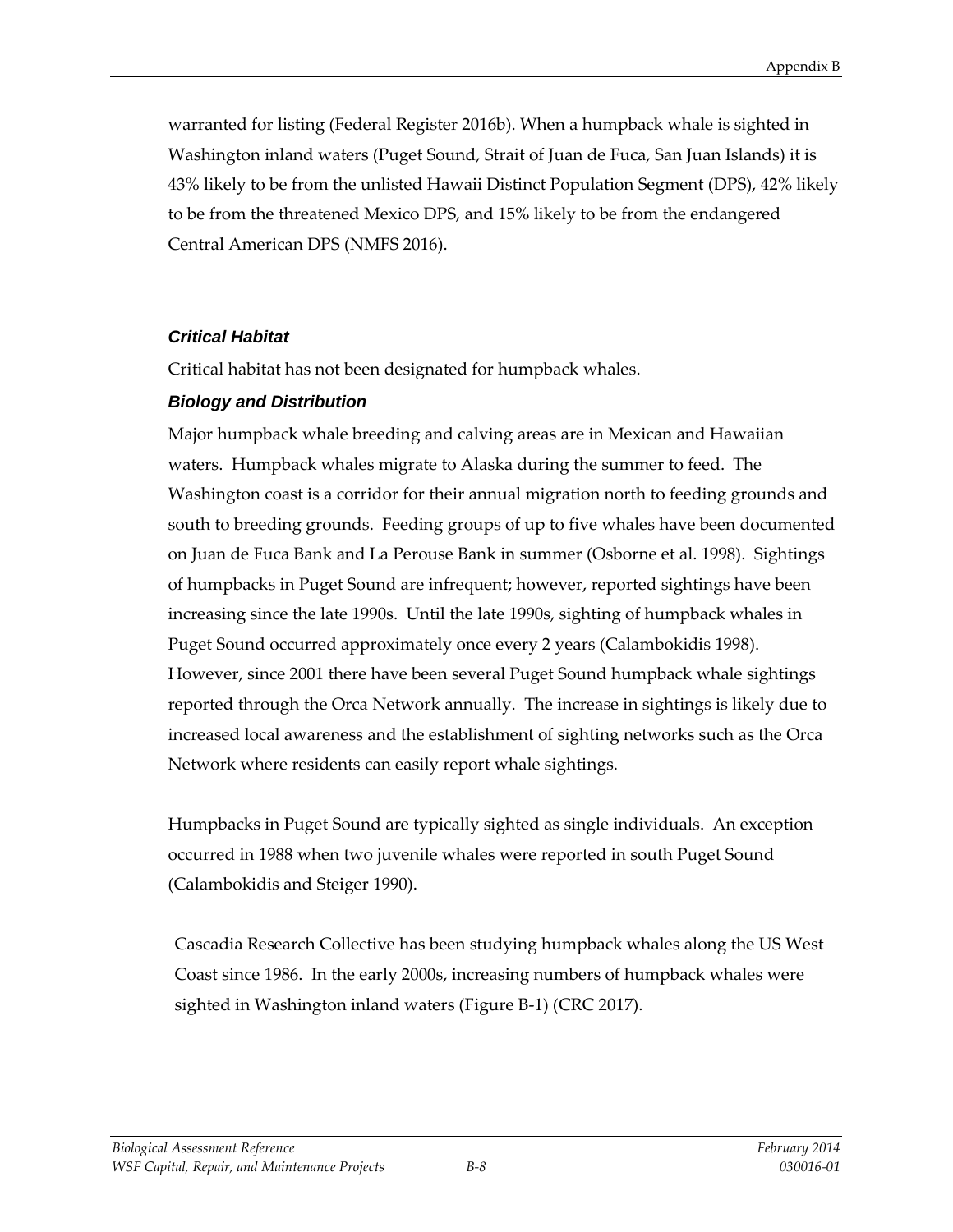

**Figure B-1. Humpback Sightings by Year**

# *Prey*

Humpback whales forage either at or below the water surface. Humpback whales feed on benthic and pelagic organisms including euphausiids, copepods, and other crustacean zooplankton; small schooling fish such as sand lance and herring; and salmonids, pollock, capelin, and some cephalopod mollusks (Perry et al. 1999). Simenstad et al. (1979) listed four species of euphausiids and four species of small schooling fish found in stomachs of humpback whales taken in the eastern North Pacific Ocean.

The most significant prey item for humpback whales in Puget Sound is herring (American Cetacean Society 2009). A large herring holding area exists in the south Sound near the southern tip of Vashon Island (WDFW 2005c). Herring spawn on macroalgae, mainly eelgrass and kelp (WDFW 2005c).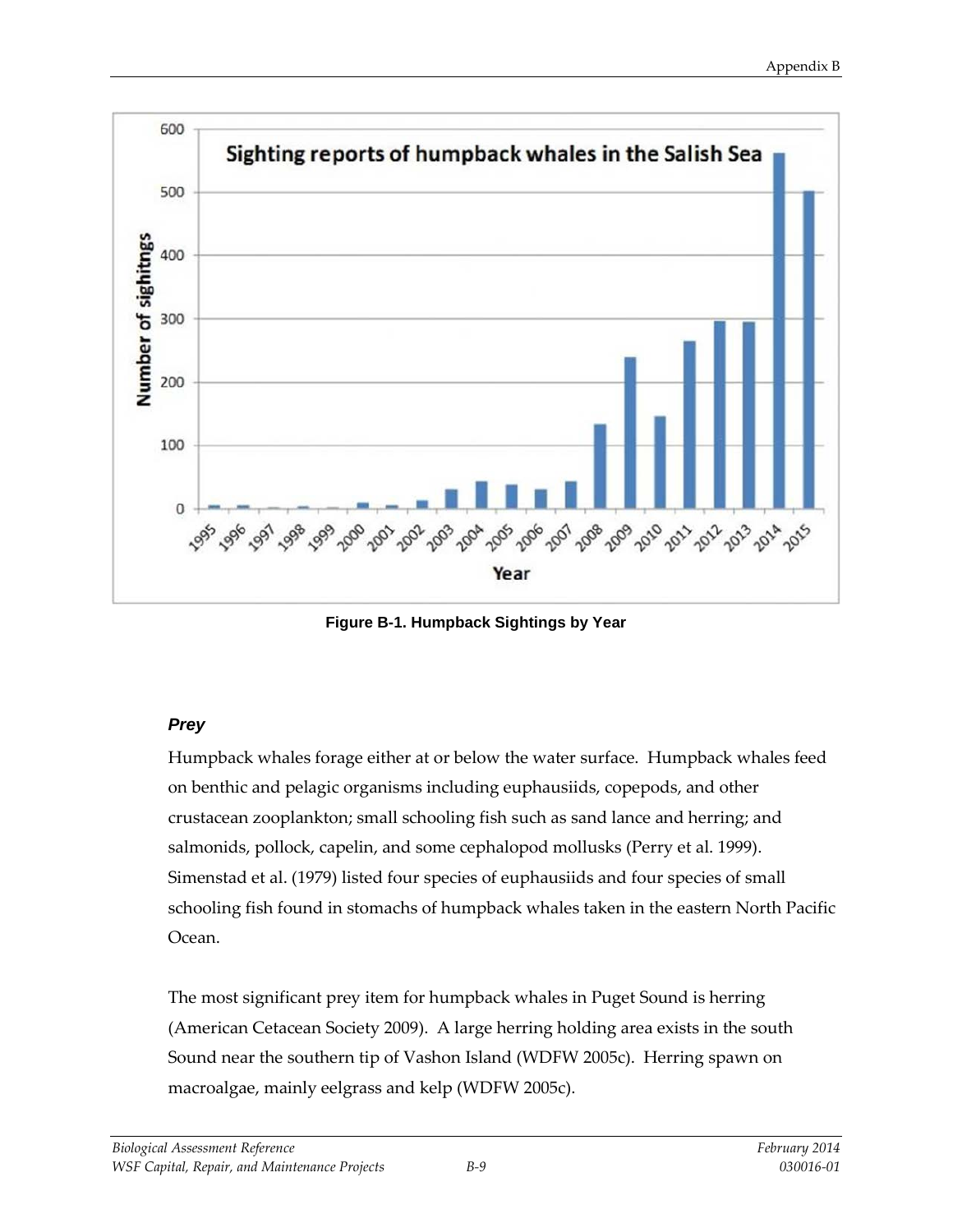Documented forage fish (prey species) spawning beaches are present at nine WSF facilities. Eelgrass and/or kelp that provide forge fish egg spawning habitat are present at 11 WSF facilities (Table B-1).

| Facility              | Documented<br><b>Prey Species</b><br>Spawning <sup>1</sup> | Eelgrass/Kelp<br>Presence <sup>2</sup> |
|-----------------------|------------------------------------------------------------|----------------------------------------|
| Anacortes             | <b>Surf Smelt</b>                                          | Eelgrass                               |
| Bainbridge            | <b>Surf Smelt</b>                                          |                                        |
| Bremerton             |                                                            |                                        |
| Clinton               | <b>Surf Smelt</b>                                          | Eelgrass                               |
| Coupeville            |                                                            |                                        |
| Eagle Harbor          |                                                            |                                        |
| Edmonds               |                                                            | Eelgrass/Kelp                          |
| Fauntleroy            | <b>Sand Lance</b>                                          | Eelgrass                               |
| Friday Harbor         |                                                            | Eelgrass                               |
| Kingston              |                                                            | Eelgrass                               |
| Lopez                 | <b>Surf Smelt</b>                                          |                                        |
| Mukilteo              | <b>Sand Lance</b>                                          | Eelgrass                               |
| Orcas                 |                                                            | Eelgrass                               |
| <b>Point Defiance</b> |                                                            |                                        |
| Port Townsend         | <b>Surf Smelt</b>                                          | Eelgrass                               |
| Seattle               |                                                            |                                        |
| Shaw                  |                                                            |                                        |
| Southworth            | <b>Surf Smelt</b>                                          | Eelgrass                               |
| Tahlequah             |                                                            | Eelgrass                               |
| Vashon                | <b>Surf Smelt</b>                                          | Eelgrass                               |

| Table B-1. Humpback Prey Species Presence |  |  |  |  |  |
|-------------------------------------------|--|--|--|--|--|
|-------------------------------------------|--|--|--|--|--|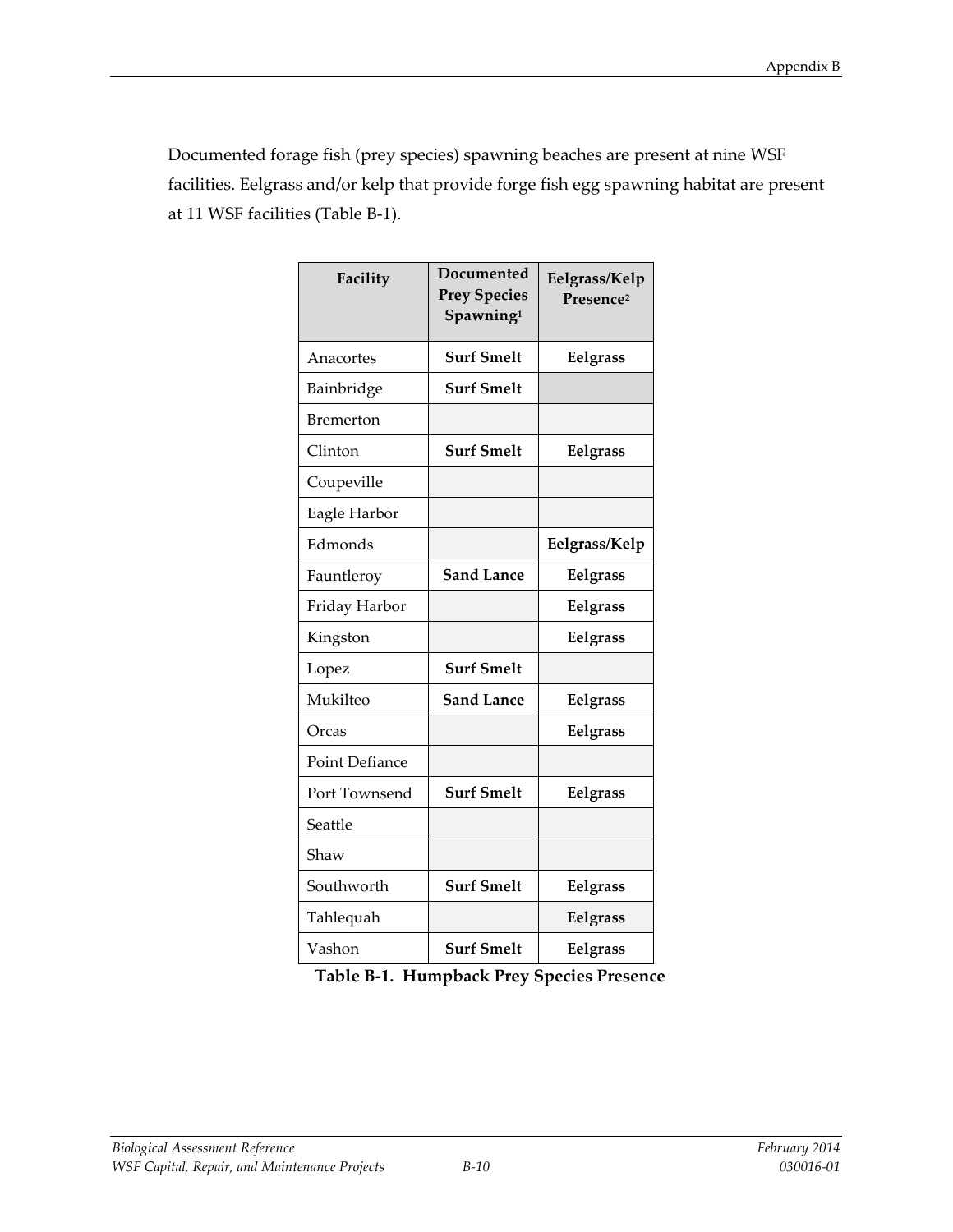# **Southern Resident Killer Whale (***Orcinus orca***)**

# *Status*

The Southern Resident DPS of killer whales was listed as endangered on February 16, 2005 (Federal Register 2005b).

# *Critical Habitat*

Critical habitat was designated for Southern Resident killer whales on November 29, 2006 (Federal Register 2006). Three specific areas are designated: the Summer Core Area in Haro Strait and waters around the San Juan Islands, Puget Sound, and the Strait of Juan de Fuca. Areas with water less than 20 feet deep relative to the extreme high water mark are not included in the critical habitat designation (Federal Register 2006).

NMFS has identified physical and biological PCEs essential for the conservation of the species that require special management considerations or protection. Based on the natural history of the Southern Residents and their habitat needs, NMFS has identified the following three PCEs for proposed critical habitat:

- 1. Water quality to support growth and development
- 2. Prey species of sufficient quantity, quality, and availability to support growth, reproduction, and development as well as overall population growth
- 3. Passage conditions to allow for migration resting and foraging

# *Biology and Distribution*

Killer whales in the Eastern North Pacific region are categorized as resident, transient, or offshore whales. Residents in the North Pacific are further classified into Northern, Southern, Southern Alaska, and Western North Pacific groups. The Southern Resident killer whale group has been established as a DPS and a stock under the Marine Mammal Protection Act of 1972; this group contains the pods, or groups, of J pod, K pod, and L pod, and was estimated to include approximately 90 individuals in 2006 (Center for Whale Research 2006).

The geographic distribution of Southern Resident killer whales is year-round in the coastal waters off Oregon, Washington, Vancouver Island, and off the coast of central California and the Queen Charlotte Islands (Center for Biological Diversity 2001). In the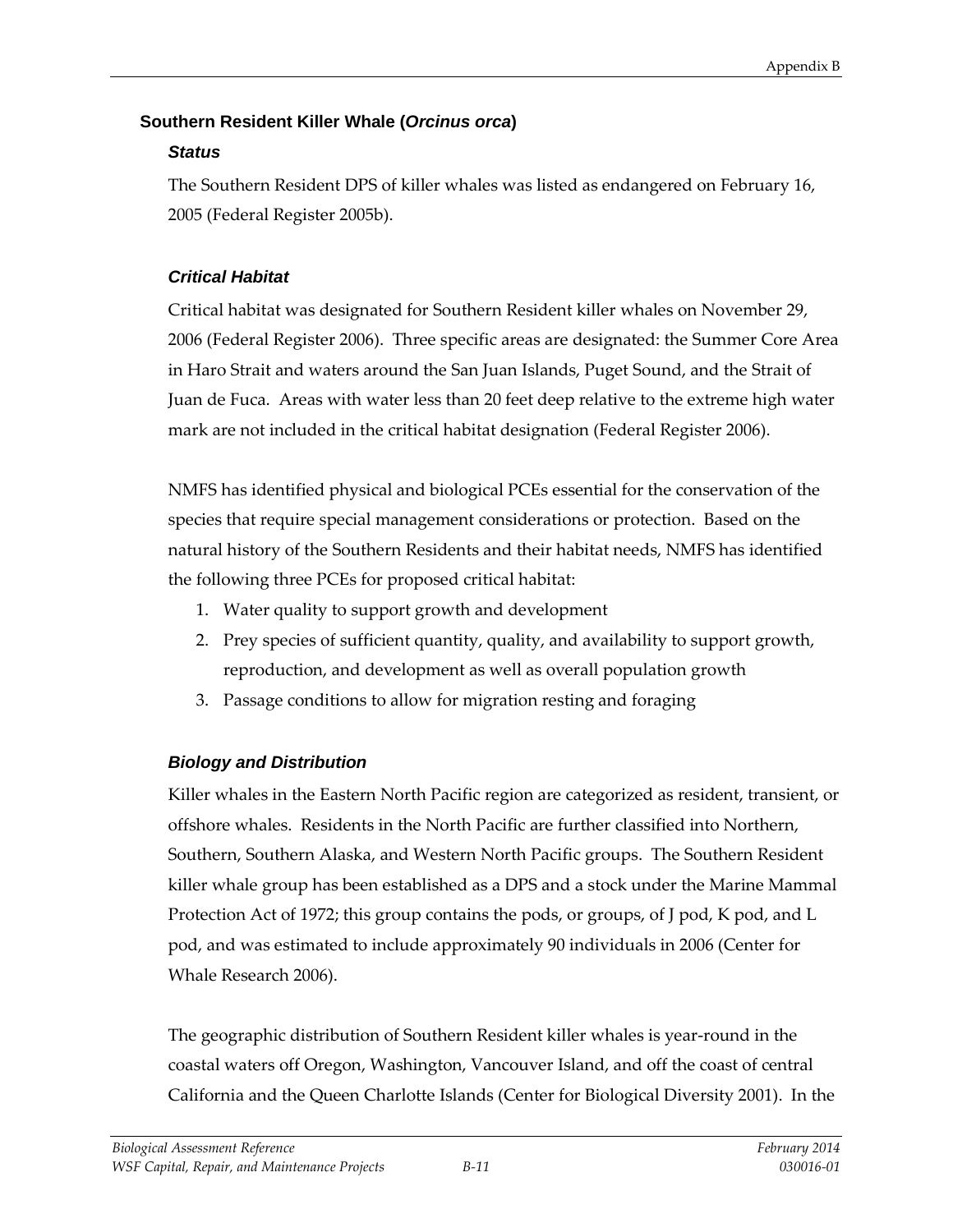summer, Southern Residents are typically found in the Georgia Strait, Strait of Juan de Fuca, and the outer coastal waters of the continental shelf. In the fall, the J pod migrates into Puget Sound, while the rest of the population makes extended trips through the Strait of Juan de Fuca. In the winter, the K and L pods retreat from inland waters and are seldom detected in the core areas until late spring. The J pod generally remains in inland waterways throughout the winter, with most of their activity in Puget Sound. Other winter movements and ranges of Southern Residents are not well understood.

Killer whales use the entire water column, including regular access to the ocean surface to breathe and rest (Bateson 1974; Herman 1991). They remain underwater 95 percent of the time, with 60 to 70 percent of their time spent between the surface and a depth of 20 meters, while diving regularly to depths of over 200 meters (Baird 1994; Baird et al. 1998). Southern Residents spend less than 5 percent of their time between depths of 60 and 250 meters (Center for Biological Diversity 2001). Time-depth recorder tagging studies of Southern Residents have documented that whales regularly dive to greater than 150 meters. In recent years, however, there has been a trend toward a greater frequency of shallower dives (Baird and Hanson 2004).

#### *Prey*

Residents tend to feed primarily on fish, whereas transients prey on other marine mammals (Morton 1990). Southern Residents primarily feed upon salmon species (Balcomb et al. 1980; Bigg et al. 1987). Chinook salmon dominate their diet, making up 78 percent of identified prey. Chum salmon (11 percent) are also a significant prey source especially in autumn. Other species eaten include coho salmon (5 percent), steelhead (2 percent), sockeye salmon (1 percent), and non-salmonids such as herring and rockfish (3 percent combined) (several sources *cited in* NMFS 2008a).

# **Southern DPS North American Green Sturgeon (***Acipenser medirostris***)**

#### *Status*

The Southern DPS of green sturgeon was listed as threatened on April 7, 2006 (Federal Register 2006b).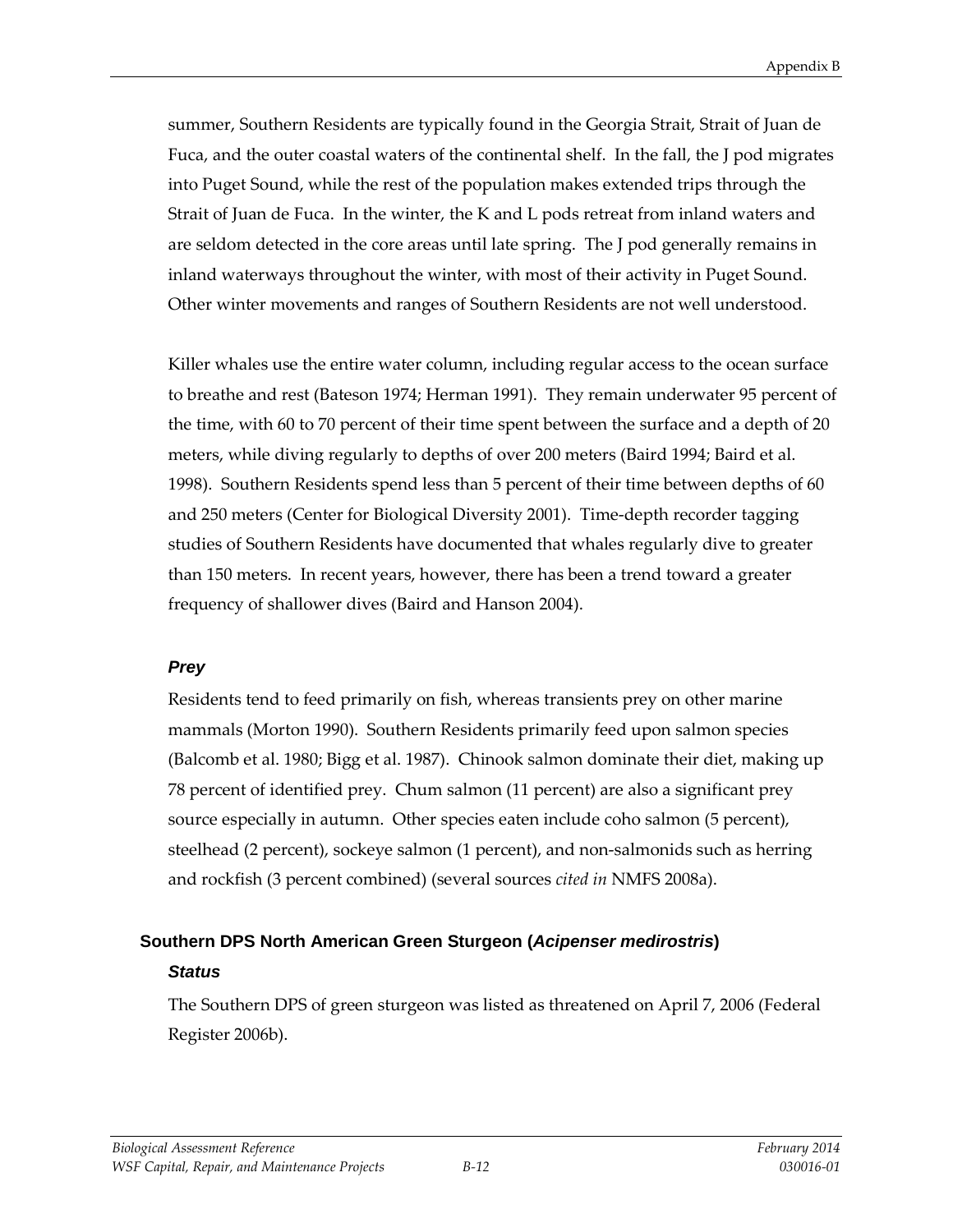# *Critical Habitat*

On October 9, 2009, NMFS designated critical habitat for the Southern DPS of green sturgeon (Federal Register 2009). In this designation, NMFS identified the following areas as critical habitat in Washington:

- Nearshore marine areas comprising coastal waters within 361 feet (110 meters) depth from the Columbia River estuary north to the Washington/Canada border, and the Washington waters of the Strait of Juan de Fuca
- Estuarine areas of comprising the Columbia River estuary (includes all tidally influenced areas of the Columbia River downstream of Bonneville Dam
- Willapa Bay and Grays Harbor, Washington

PCEs of critical habitat are areas containing the physical and biological habitat features essential for the conservation of the species and that may require special management considerations or protection. PCEs may include, but are not limited to, the following: spawning site, feeding sites, seasonal wetland or dryland, water quality or quantity, geological formation, vegetation type, tide, and specific soil types. Only areas that contain one or more PCEs are, by definition, critical habitat. The different systems occupied by green sturgeon at specific stages of their life cycle serve distinct purposes and thus may contain different PCEs.

Based on the best available scientific information, NMFS identified PCEs for freshwater riverine systems, estuarine areas, and coastal marine waters. However, freshwater riverine systems in Washington are not designated as critical habitat. The PCEs for estuarine areas and nearshore marine waters are summarized below. The PCEs for freshwater riverine systems were excluded since no freshwater riverine systems were included in the critical habitat for Washington. Each specific area must contain at least one of the PCEs to be considered for critical habitat designation. These PCEs are described in detail beginning on page 52088 of the Federal Register (Federal Register 2009).

# Estuarine Areas

1. **Food Resources** – Abundant prey items within estuarine habitats and substrates for juvenile, subadult, and adult life stages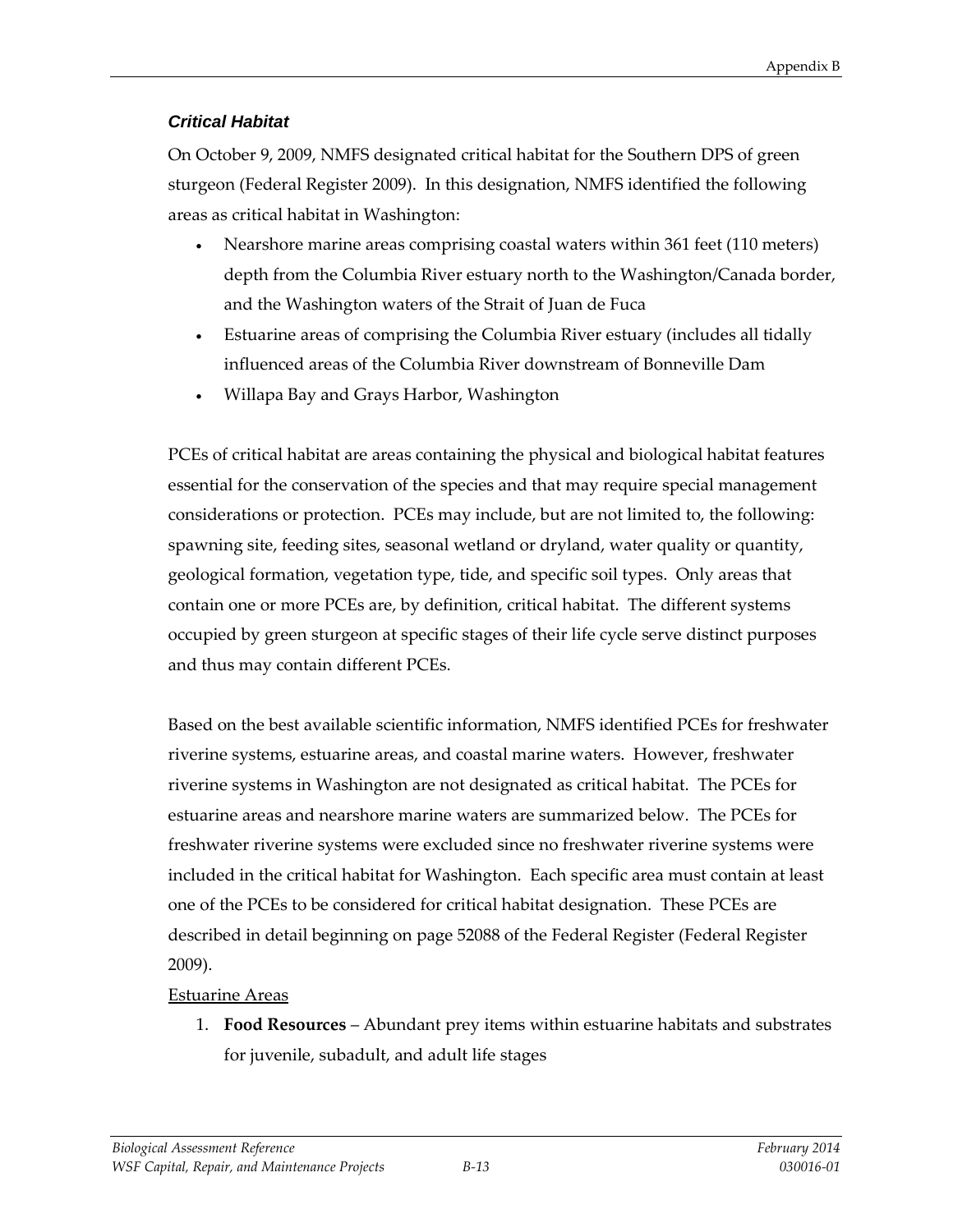- 2. **Water Quality** Water quality, including temperature, salinity, oxygen content, and other chemical characteristics, necessary for normal behavior, growth, and viability of all life stages
- 3. **Migratory Corridor** A migratory pathway necessary for the safe and timely passage of Southern DPS fish within estuarine habitats and between estuarine and riverine or marine habitats
- 4. **Water Depth** A diversity of depths necessary for shelter, foraging, and migration of juvenile, subadult, and adult life stages (based on studies described on page 52089 of 73 FR 52084), shallow depths of less than 10 m for adults and subadults; and shallow waters of 1 to 3 m for juveniles)
- 5. **Sediment Quality** Sediment quality (i.e., chemical characteristics) necessary for normal behavior, growth, and viability of all life stages

#### Nearshore Marine Waters

- 1. **Migratory Corridor** *A migratory pathway necessary for the safe and timely passage of Southern DPS fish within marine* habitats *and between* estuarine and marine habitats
- 2. **Water Quality** *Coastal marine waters with adequate dissolved oxygen levels and acceptably low levels of contamin*ants
- 3. **Food Resources** *Abundant prey items for subadults and adults, which may include ben*thic invertebrates and fishes

# *Biology and Distribution*

The Southern DPS of green sturgeon spawns in the Sacramento River (Adams et al. 2002) and is found along the west coasts of Mexico, the United States, and Canada. They are known to enter Washington estuaries during summer when estuary water temperatures are more than 2°C warmer than adjacent coastal water (Moser and Lindley 2007).

Green sturgeon are anadromous, and when not spawning, spend the majority of their lives in oceanic waters, bays, and estuaries. Early life-history stages reside in freshwater, with adults returning to freshwater to spawn. Spawning is believed to occur every 2 to 5 years (Moyle 2002). Adults typically migrate into freshwater beginning in late February; spawning occurs from March to July, with peak activity from April to June (Moyle et al.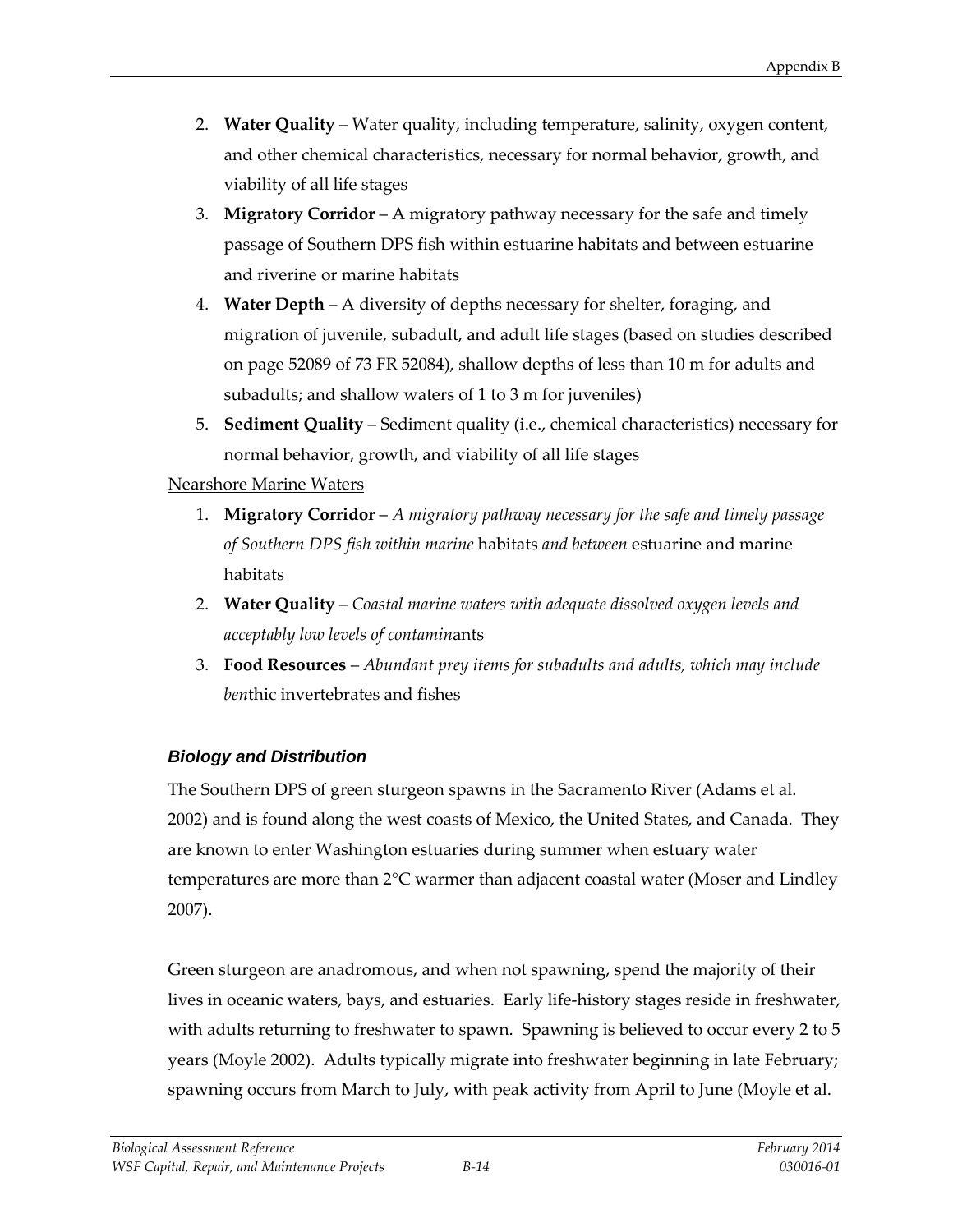1995). Juvenile green sturgeon spend 1 to 4 years in fresh and estuarine waters before dispersal to saltwater (Beamesderfer and Webb 2002). Juvenile green sturgeon can completely transition from fresh and estuarine waters to salt water by around 1.5 years in age (Allen and Cech 2007, as cited in NMFS 2008c). They disperse widely in the ocean after their out-migration from freshwater (Moyle et al. 1992).

Subadult male and female green sturgeon spend approximately 6 and 10 years at sea, respectively, before reaching reproductive maturity and returning to freshwater to spawn for the first time (Nakamoto et al. 1995, as cited in NMFS 2008c). Adults spend 2 to 4 years at sea between spawning events (Moyle 2002; Lindley and Moser, NMFS, pers. comm. 2008, cited inFederal Register 2005cand NMFS 2008c; Erickson and Webb 2007, as cited in NMFS 2008c), and spend up to 6 months in freshwater during their spawning migration. Upstream migrations begin in February, and the spawning period occurs from March to July and peaks in mid-April to mid-June (Moyle et al. 1992). Spawning habitat includes deep pools or "holes" in large, turbulent freshwater mainstems (Moyle et al. 1992). Eggs are likely broadcast over large cobble substrates, but substrates may range from clean sand to bedrock (Moyle et al. 1995).

Observations of green sturgeon in the Puget Sound region are much less common compared to coastal estuaries in Washington such as the Columbia River estuary, Grays Harbor, and Willapa Bay. Although two confirmed Southern DPS fish were detected in Puget Sound in 2006, the extent to which Southern DPS green sturgeon use Puget Sound remains uncertain and very few green sturgeon have been observed there (Federal Register 2009; DeLacy et al. 1972; Miller and Borton 1980). In addition, Puget Sound does not appear to be part of the coastal migratory corridor that Southern DPS fish use to reach overwintering grounds north of Vancouver Island (pers. comm. with Steve Lindley, NMFS, and Mary Moser, *as cited in* Federal Register 2009). There are no green sturgeon concentrations or spawning areas in Puget Sound.

#### *Prey*

Data from the Sacramento-San Joaquin delta showed that adults fed on benthic invertebrates including shrimp, mollusks, amphipods, and small fish (Moyle et al. 1992). Adult and subadult green sturgeon in the Columbia River estuary, Willapa Bay, and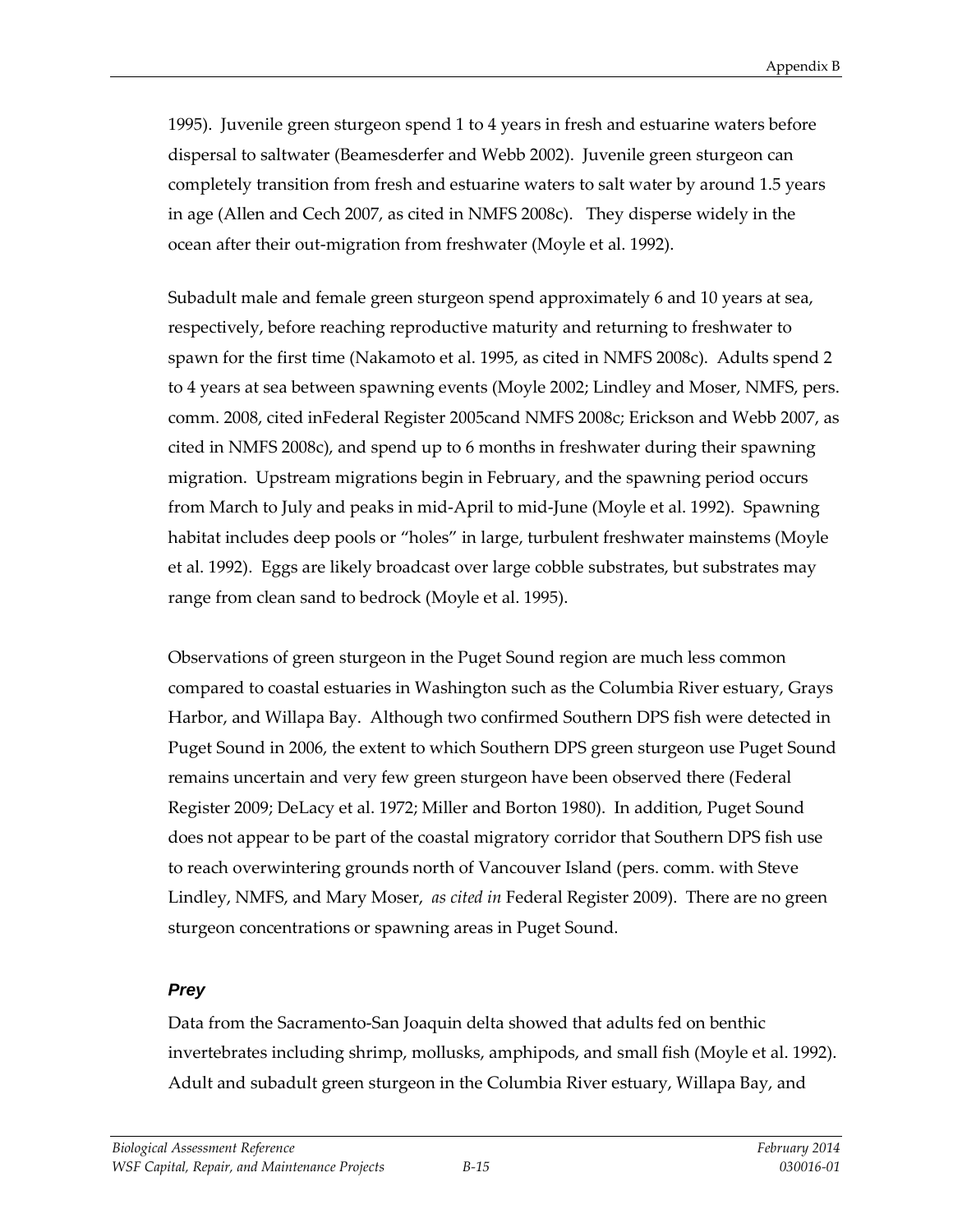Grays Harbor feed on crangonid shrimp, burrowing thalassinidean shrimp (primarily the burrowing ghost shrimp *Neotrypaea californiensis*), amphipods, clams, juvenile Dungeness crab (*Cancer magister*), anchovies, sand lance (*Ammodytes hexapterus*), lingcod (*Ophiodon elongatus*), and other unidentified fish species (as cited in NMFS 2008c: Foley, unpublished data cited in Moyle et al. 1995; Tracy, cited in Moyle et al. 1995; Langness, pers. comm., cited in Moser and Lindley 2007; Dumbauld et al. 2008).

# **Pacific Eulachon (***Thaleichthys pacificus***)**

# *Status*

The Southern DPS of Pacific eulachon was listed as threatened on March 18, 2010 (Federal Register 2010b).

# *Critical Habitat*

Pacific eulachon critical habitat has been designated, but none is located near any of the WSF facilities (Federal Register 2011).

# *Biology and Distribution*

Eulachon (also called Columbia River smelt, candlefish, or hooligan) are a member of the osmerid family (smelts) and are endemic to the northeastern Pacific Ocean, ranging from northern California to southwest and south-central Alaska and into the southeastern Bering Sea. The Southern DPS of eulachon consists of populations spawning in rivers south of the Nass River in British Columbia, Canada, to, and including, the Mad River in California. Within this range, major production areas or "core populations" for this species include the Columbia River and Frasier River.

The Columbia River and its tributaries support the largest known eulachon run in the world (Gustafson et al. 2008). Within the Columbia River Basin, the major and most consistent spawning runs return to the mainstem of the Columbia River (from just upstream of the estuary, river mile (RM) 25, to immediately downstream of Bonneville Dam, RM 146, and the Cowlitz, Grays, Kalama and Lewis Rivers. Table B-1 contains a list and classification of all known eulachon spawning areas in Washington, based on the 2008 Eulachon Status Review (Gustafson et al. 2008).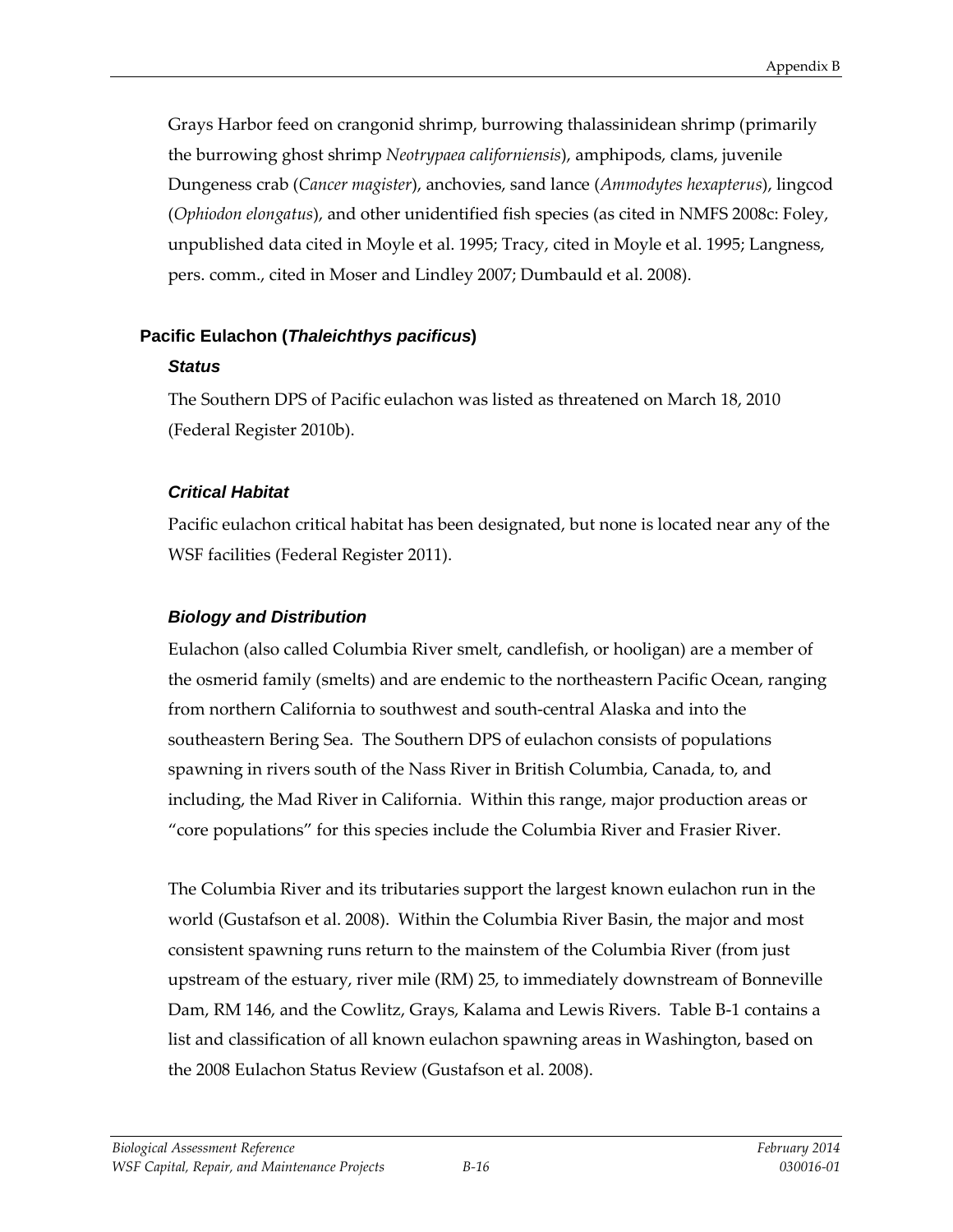| <b>Eulachon Spawning Areas</b> | Spawning Regularity <sup>1</sup> | <b>Estuary</b>     |
|--------------------------------|----------------------------------|--------------------|
| Columbia River Mainstem        | Regular                          | Columbia River     |
| <b>Grays River</b>             | Regular                          | Columbia River     |
| Skamokawa Creek                | Rare                             | Columbia River     |
| Elochoman River                | Irregular                        | Columbia River     |
| Cowlitz River                  | Regular                          | Columbia River     |
| <b>Toutle River</b>            | Rare                             | Columbia River     |
| Kalama River                   | Regular                          | Columbia River     |
| Lewis River                    | Regular                          | Columbia River     |
| Washougal River                | Rare                             | Columbia River     |
| <b>Klickitat River</b>         | Anecdotal                        | Columbia River     |
| <b>Bear River</b>              | Occasional                       | Willapa Bay        |
| Naselle River                  | Occasional                       | Willapa Bay        |
| Nemah River                    | Rare                             | Willapa Bay        |
| Wynoochie River                | Rare                             | Grays Harbor       |
| Quinault River                 | Occasional                       | Coast              |
| Queets River                   | Occasional                       | Coast              |
| Quillayute River               | Rare                             | Coast              |
| Elwha River                    | Occasional                       | Juan de Fuca       |
| <b>Puyallup River</b>          | Rare                             | <b>Puget Sound</b> |

**Table B-1 Eulachon Spawning and Estuarine Areas in Washington**

#### **Notes:**

Table from Gustafson et al. 2008

1 **Regular –** occurring yearly or in most years

**Rare, Irregular, Anecdotal, Occasional –** sporadic, infrequent occurrence, does not occur every year and may not occur in most years, especially those rivers with a spawning regularity of "rare." Eulachon are described as "common" in Grays Harbor and Willapa Bay on the Washington coast, and "abundant" in the Columbia River (Gustafson *et al.* 2008).

Eulachon typically spend 3 to 5 years in saltwater before returning to fresh water to spawn from late winter through early summer. River entry and spawning begin as early as December and January in the Columbia River Basin, and last through May with peak entry and spawning during February and March (see Table B-2; WDFW and ODFW 2002; Gustafson et al. 2008; Shaffer et al. 2007). Entry into the spawning rivers appears to be related to water temperature and the occurrence of high tides (Ricker et al. 1954; Smith and Saalfeld 1955; Spangler 2002), although eulachon have been observed ascending well beyond tidally influenced areas (Wilson et al. 2006; Lewis et al. 2002).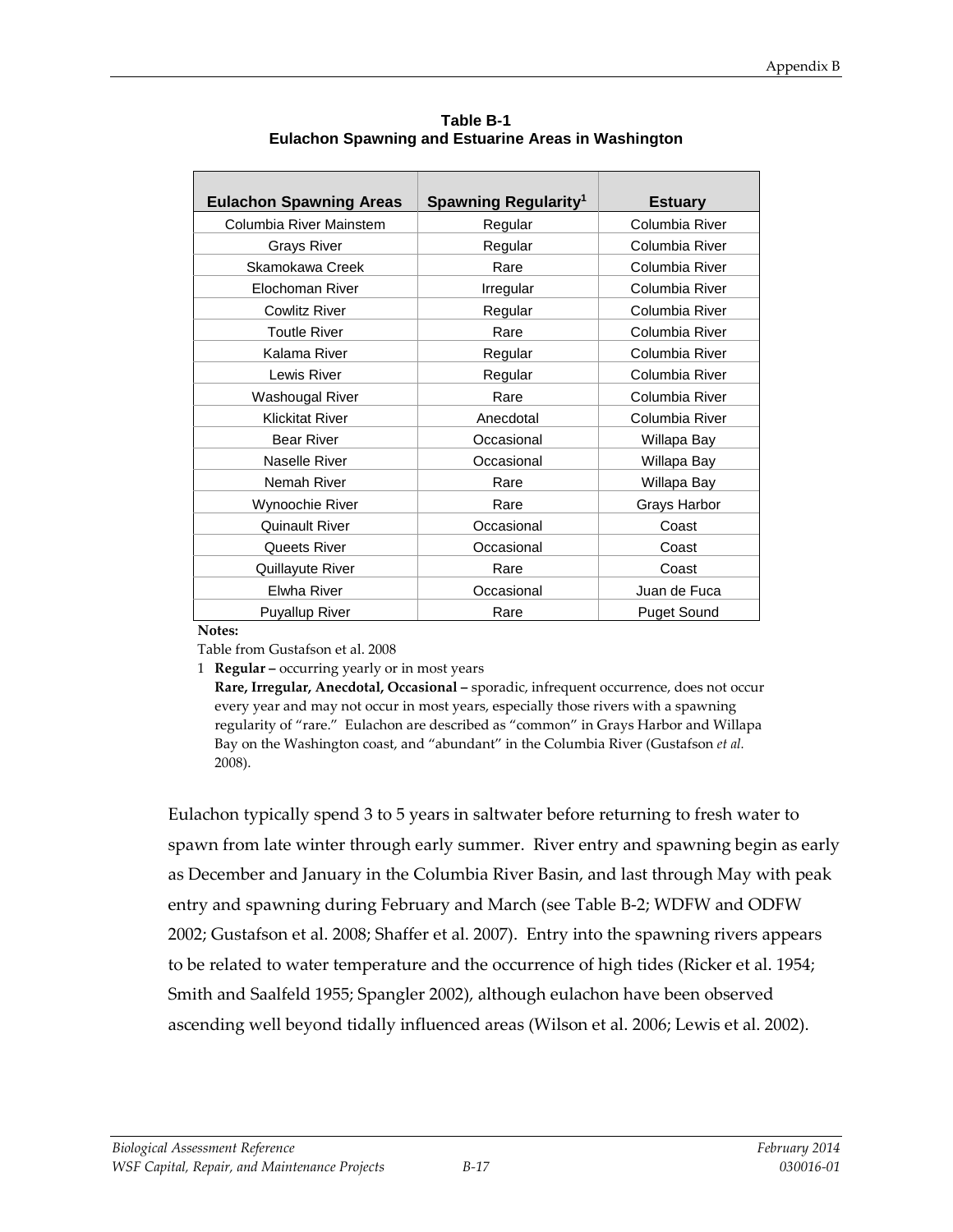#### **Table B-2 Range and Peak Timing of Documented Washington River-entry and/or Spawn-timing for Eulachon**

| <b>Basin</b>          | <b>Source</b> | <b>December</b> | Januarv | <b>February</b> | <b>March</b> | <b>April</b> | May |
|-----------------------|---------------|-----------------|---------|-----------------|--------------|--------------|-----|
| <b>Columbia Basin</b> |               |                 |         |                 |              |              |     |
| Columbia River        |               |                 |         |                 |              |              |     |
| Cowlitz River, WA     |               |                 |         |                 |              |              |     |
| Juan de Fuca          |               |                 |         |                 |              |              |     |
| Elwha River, WA       |               |                 |         |                 |              |              |     |
| Notes:                |               |                 |         |                 |              |              |     |

Gray shading = range Black shading = peak Table from Gustafson et al. 2008

1 WDFW and ODFW 2002

2 Shaffer et al. 2007

Spawning grounds are typically in the lower reaches of larger rivers fed by snowmelt (Hay and McCarter 2000). Spawning typically occurs at night. Spawning occurs at temperatures from 4 degrees to 10 degrees Celsius in the Columbia River and tributaries (WDFW and ODFW 2002). In the Cowlitz River, spawning generally occurs at temperatures from 4 degrees to 7 degrees Celsius (Smith and Saalfeld 1955). Eulachon broadcast spawn over sand, coarse gravel, or detrital substrates. Preferred spawning habitat consists of coarse, sandy substrates (WDFW and ODFW 2002).

Eggs are fertilized in the water column, sink, and adhere to the river bottom typically in areas of gravel and coarse sand. Approximately 7,000 to 31,000 eggs are laid, depending on the size of the female (WDFW and ODFW 2002). Eggs are spherical and 1 mm in diameter (WDFW and ODFW 2002). Eulachon eggs hatch in 20 to 40 days, with incubation time dependent on water temperature. Within days of hatching, the larvae, ranging from 4 to 8 mm in length, are rapidly carried downstream and dispersed by estuarine and ocean currents. Eulachon larvae are found in the scattering layer of nearshore marine areas when they reach the sea (Morrow 1980). Juveniles rear in nearshore marine areas at moderate or shallow depths, and acquire lengths of 46 to 51 mm within 8 months (Barraclough 1964). As eulachon grow, they migrate out to deeper water depths and have been found as deep as 625 m (Allen and Smith 1988). Adult eulachon range in size from 14 to 30 cm and return to freshwater to spawn at 3 to 5 years of age, with the majority of adults returning as 3-year-olds (WDFW and ODFW 2002).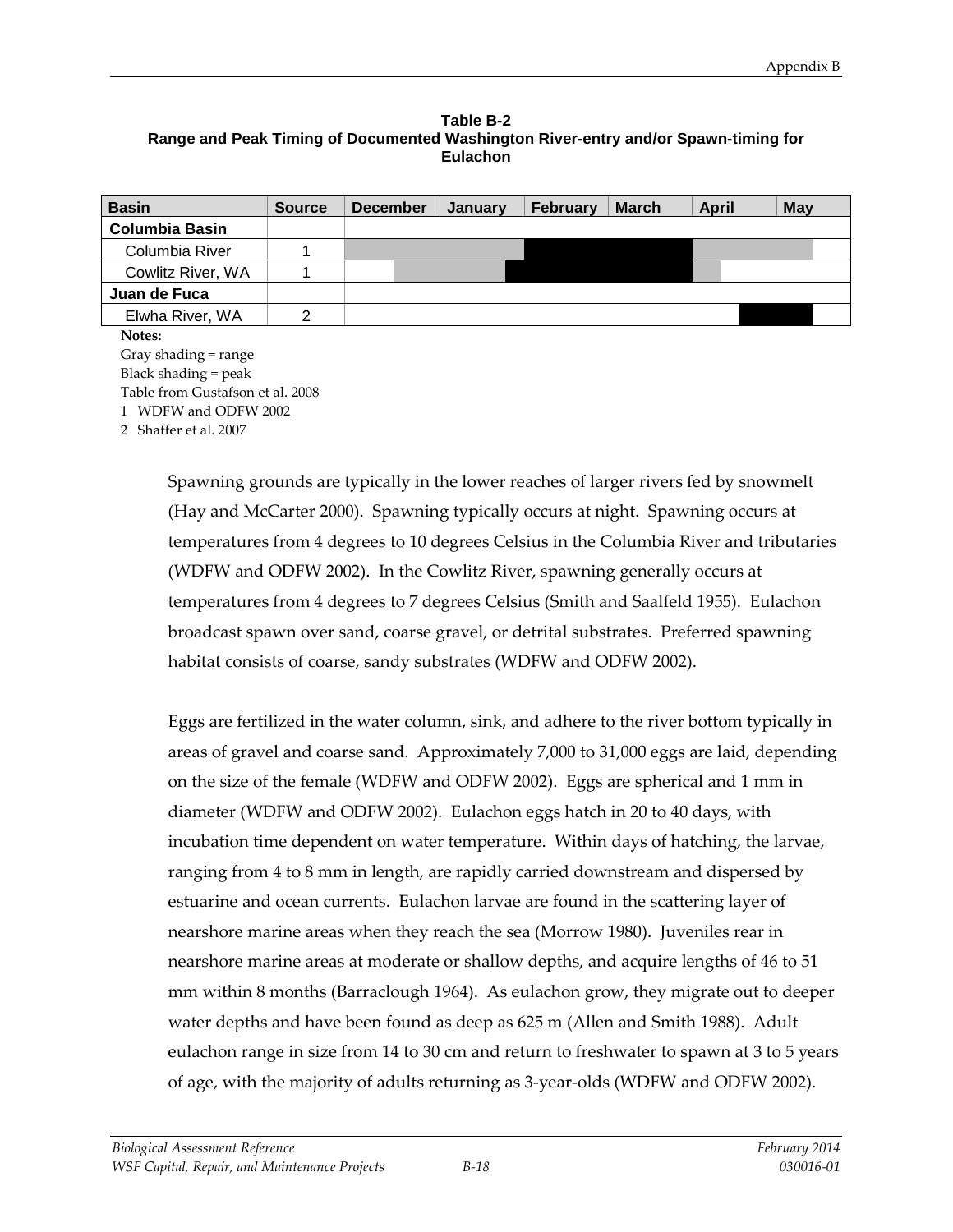Although adults can repeatedly spawn, most die shortly after spawning (WDFW and ODFW 2002).

Similar to salmon, juvenile eulachon are thought to imprint on the chemical signature of their natal river basins. However, juvenile eulachon spend less time in freshwater environments than do juvenile salmon. Researchers believe that this short freshwater residence time may cause returning eulachon to stray more from their natal spawning sites than salmon (Hay and McCarter 2000). This short freshwater residence time may result from the spawning grounds occurring in snowmelt-fed rivers that have a pronounced peak freshet in the spring, rapidly flushing eggs and larvae out of the spawning river reach. As such, eulachon may tend to imprint and hone in on the larger local estuary rather than to individual spawning rivers (Hay and McCarter 2000). Adults and juveniles commonly forage at moderate depths (15 to 182 m) in inshore waters (Hay and McCarter 2000). Eulachon are very important to the Pacific coastal food web due to their availability during spawning runs and their high lipid content. Avian predators include harlequin ducks, pigeon guillemots, common murres, mergansers, cormorants, gulls, and eagles. Marine mammal predators include baleen whales, orcas, dolphins, pinnipeds, and beluga whales. Fish that feed on eulachon include white sturgeon, spiny dogfish, sablefish, salmon sharks, arrowtooth flounder, salmon, Dolly Varden, Pacific halibut, and Pacific cod. Eulachon and their eggs provide a significant food source for white sturgeon in the Columbia River.

#### *Prey*

Eulachon feed on zooplankton, primarily eating crustaceans such as copepods and euphausiids, including *Thysanoessa* spp. (Barraclough 1964; Hay and McCarter 2000), unidentified malacostraceans (Sturdevant et al. 1999), and cumaceans (Smith and Saalfeld 1955). Eulachon larvae and post-larvae eat phytoplankton, copepods, copepod eggs, mysids, barnacle larvae, worm larvae, and eulachon larvae (WDFW and ODFW 2002).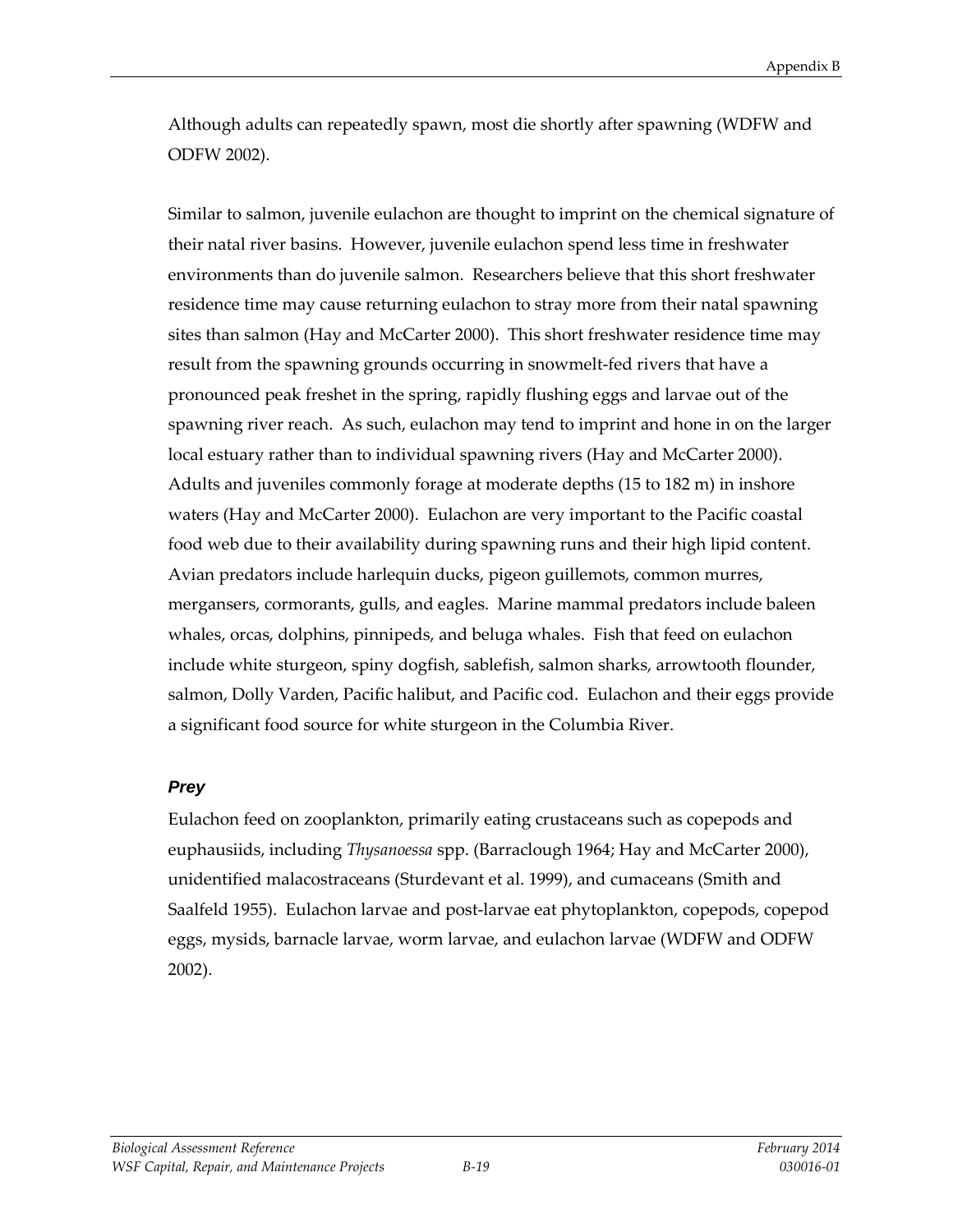# **Bocaccio Rockfish (***Sebastes paucispinus***)**

# *Status*

The Georgia Basin DPS of bocaccio rockfish was listed as endangered on April 28, 2010 (Federal Register 2010c).

# *Critical Habitat*

Critical habitat for bocaccio rockfish was designated in 2015. All WSF facilities are within rockfish nearshore (less than or equal to 98 feet in depth) critical habitat (Federal Register 2015).

# *Biology and Distribution*

Bocaccio are large piscivorous rockfish (of the scorpaenid family) ranging in eastern Pacific coastal waters from Stepovac Bay, Alaska, to Punta Blanca, Baja California (NMFS 2008b; COSEWIC 2002). Bocaccio are most notably identified by a large jaw that extends often past the eye. They can range in color from olive orange to burnt orange or brown on the back. Bocaccio are one of the largest rockfish reaching up to 36 inches in length and living up to 55 years. Other names for bocaccio include rock salmon, salmon rockfish, Pacific red snapper, Pacific snapper, and Oregon snapper (Stanley et al. 2001). Most commonly, bocaccio are found from Oregon to California and were once common on steep walls of Puget Sound (Love et al. 2002). Genetic studies suggest that there are two DPSs of coastal bocaccio consisting of northern (north of the Oregon/California border) and southern (California south). However, based on the limited mobility and typical travel distance of rockfish species, it was determined that the Georgia Basin represented a third DPS for the species (NMFS 2008b).

Recreational catch data reported between the mid-1960s and the 1970s suggested that bocaccio were rare in Puget Sound proper (south of Admiralty Inlet) (NMFS 2008b). However, throughout the late 1970s, the Washington State Department of Fish and Wildlife (WDFW) Washington State Sport Catch Reports documented that 8 to 9 percent of catches included bocaccio. These reports were primarily (66 percent) in punch card area 13 (south of the Tacoma Narrows Bridge). Specifically, the reports indicated high abundance numbers of bocaccio at Point Defiance and the Tacoma Narrows for the years 1975 to 1986 (NMFS 2008b). Between 1996 and 2007, bocaccio were not documented in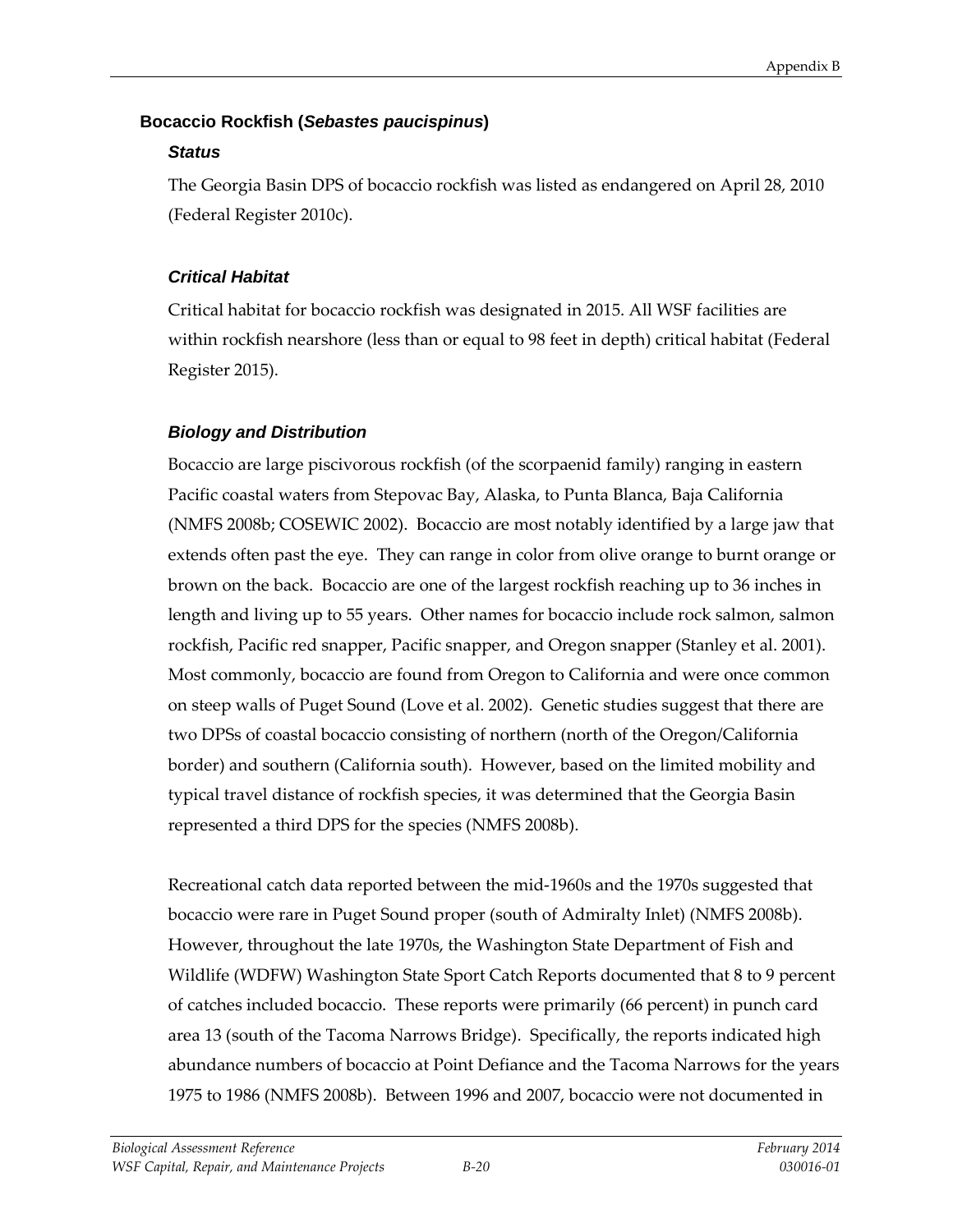dockside surveys of recreational catches. WDFW catch reports and REEF surveys between 1994 and 2001 contain sporadic observations of bocaccio in Areas 5 (Seiku), 6 (Port Townsend/Port Angeles), 7 (Island County), and 11 (Tacoma and Vashon Island) (NMFS 2008b). REEF survey data for January 1996 through May 2009 indicates that bocaccio are identified in less than 0.1 percent of surveys and those observed were in the Tacoma area (REEF 2009). The latest records of bocaccio sightings in 2001 documented three observations of 2 to 10 fish in Area 13 (Tacoma Narrows south). In North Puget Sound and the Straight of Georgia, records and observations of bocaccio are rare, sparse, in isolated inlets, and often based on anecdotal reports (NMFS 2008b).

Male bocaccio are somewhat smaller than females and mature slightly earlier, between ages three and seven. Females typically mature between age four and eight (Wyllie Echeverria 1987). At maturity, males range from 16.5 to 21.6 inches (42 to 55 cm) in length, while females are 18.9 to 23.6 inches (48 to 60 cm). Maturity is reached at later ages in the northern populations of the species (NMFS 2008b). Bocaccio, as with all rockfish, are livebearers. Females produce 20,000 to 2,298,000 eggs annually. Copulation and fertilization generally occur in the fall between August and November (Table B-3). Embryonic development takes about 1 month. In Washington, the females release the larvae beginning in January through April, peaking in February (NMFS 2008b).

**Table B-3 Lifestage, Water Column, and Timing of Bocaccio in the Georgia Basin** 

| Lifestage                    | Jan | Feb | Mar | Apr | May | Jun | Jul | Aug | <b>Sep</b> | Oct | <b>Nov</b> | <b>Dec</b> |
|------------------------------|-----|-----|-----|-----|-----|-----|-----|-----|------------|-----|------------|------------|
| Copulation/Fertilization     |     |     |     |     |     |     |     |     |            |     |            |            |
| <b>Embryonic Development</b> |     |     |     |     |     |     |     |     |            |     |            |            |
| Larval Release               |     |     |     |     |     |     |     |     |            |     |            |            |
| Pelagic Juveniles            |     |     |     |     |     |     |     |     |            |     |            |            |
| Settlement of Juveniles      |     |     |     |     |     |     |     |     |            |     |            |            |
| Notes:                       |     |     |     |     |     |     |     |     |            |     |            |            |
| $T11C \cdot \text{N1}T20001$ |     |     |     |     |     |     |     |     |            |     |            |            |

Table from NMFS 2008b Gray shading = range Black shading = peak

> Larvae are 4.0 to 5.0 mm (less than 0.2 inch) long at release, generally well-developed, and have functional organs and the ability to swim and regulate buoyancy (NMFS 2008b). Larvae are highly dispersal and are generally associated with surface waters,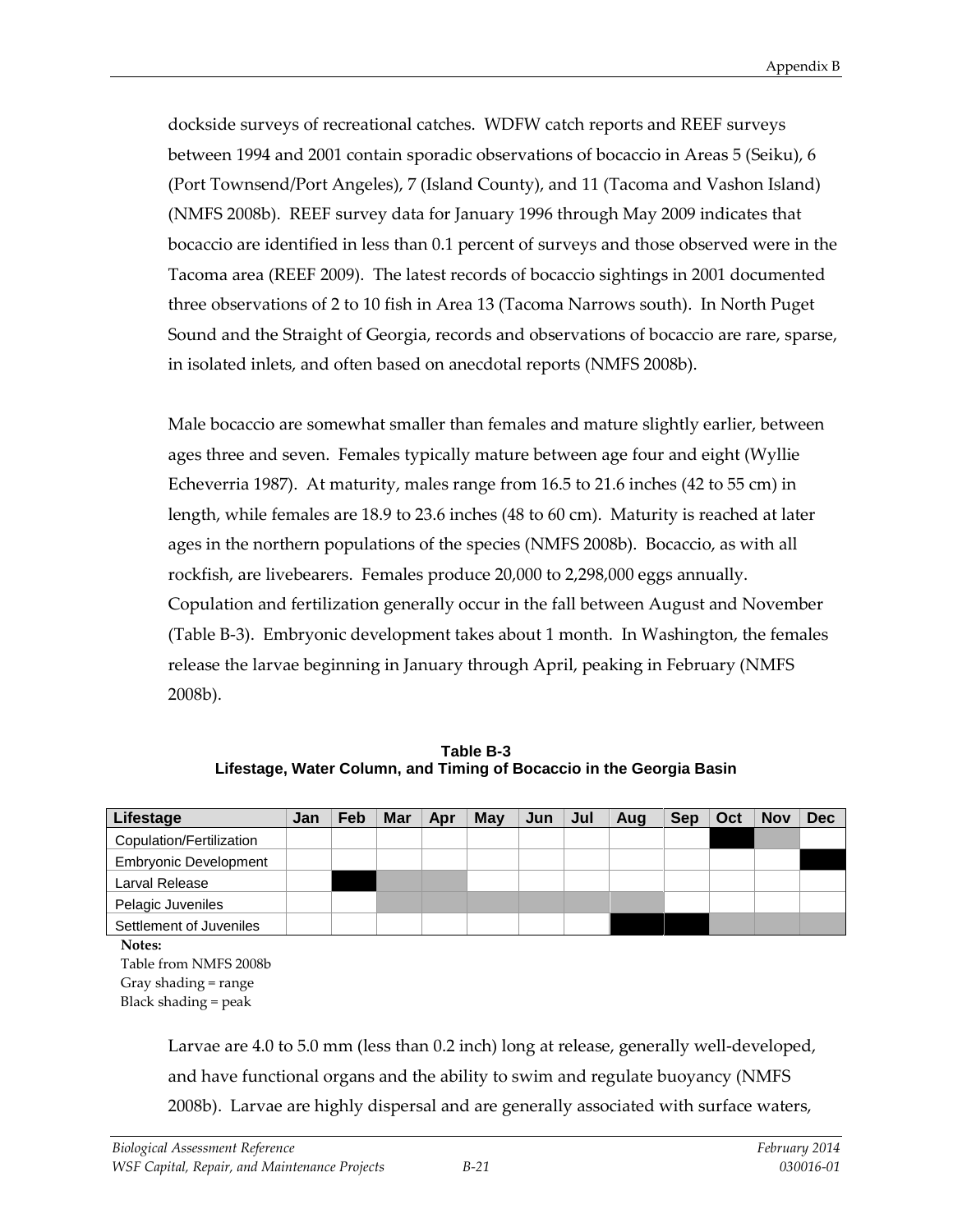significant patches of kelp, and drifting kelp mats (NMFS 2009). The larvae metamorphose into pelagic juveniles after 3.5 to 5.5 months (typically 155 days) and settle to shallow, algae covered rocky areas or eelgrass and sand over several months (Love et al. 1991). As the juveniles age into adulthood, the fish move into deeper waters where they are found on rocky reefs and near oil platforms. As juveniles age, they move into deeper waters. Tagging data indicates that juveniles will migrate as much as 92 miles (0.9 to 148 km) within 2 years of tagging (NMFS 2008b). However, once bocaccio reach adulthood, they settle and remain relatively localized as they age.

Bocaccio will make short forays outside home ranges or vertically in the water column to feed (COSEWIC 2002; NMFS 2008b). Adults are most commonly found in waters between 164 and 820 feet in depth, but can inhabit waters 39 to 1,568 feet deep (NMFS 2008b). Adults are very unlikely to occur within the immediate terminal areas because of ferry facility shallower depths (64 ft. MLLW maximum depth).

Although rockfish are generally associated with hard substrata, bocaccio are found in nearly all types of substrate. They are typically not associated with the bottom and tend to be more pelagic than other rockfish species (NMFS 2009). Adult bocaccio seem to be limited to certain areas in southern Puget Sound around the Tacoma Narrows and Point Defiance (NMFS 2009). Chinook salmon, terns, and harbor seals are known predators of bocaccio (Love et al. 2002).

# *Prey*

The diet of the larval bocaccio consists of larval krill, diatoms, and dinoflagellates. Pelagic juveniles continue to be planktivores, eating fish larvae, copepods, krill, and other small prey. As adults, bocaccio are piscivorous and eat other rockfish, hake, sablefish, anchovies, lanternfish, and squid.

#### **Yelloweye Rockfish (***Sebastes ruberrimus***)**

# *Status*

The Georgia Basin DPS of yelloweye rockfish was listed as threatened on April 28, 2010 (Federal Register 2010c ).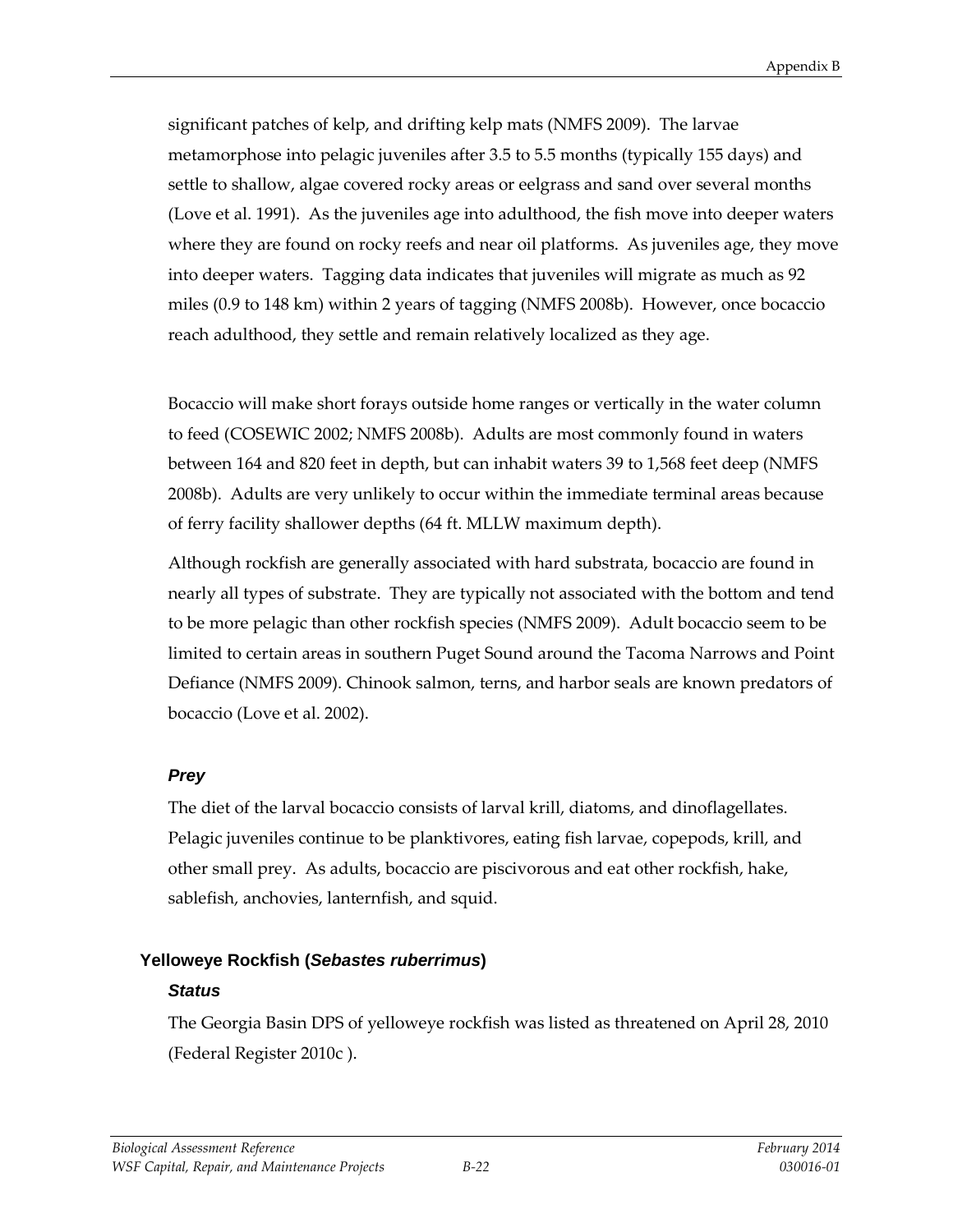## *Critical Habitat*

Critical habitat for yelloweye rockfish was designated in 2015. All WSF facilities are within rockfish nearshore (less than or equal to 98 feet in depth) critical habitat (Federal Register 2015).

# *Biology and Distribution*

Yelloweye rockfish are one of the longest lived in the scorpaenid family (rockfish), living up to 118 years (NMFS 2009). They are also one of the largest (up to 25 pounds) and most noticeable, given the bright yellow eyes and red-orange coloring. Yelloweye rockfish are also known by the common names rock cod, red snapper, rasphead rockfish, red cod, and turkey-red rockfish. This species ranges from northern Baja California to the Aleutian Islands in Alaska. Most commonly, yelloweye rockfish are found between central California and the Gulf of Alaska, but are rare in Puget Sound Proper (Table B-4), south of Admiralty Inlet (NMFS 2008b; Love et al. 2002). When observed, yelloweye rockfish are more frequently observed in north Puget Sound than in south Puget Sound (Miller and Borton 1980), likely due to the larger amount of rocky habitat in north Puget Sound.

| Table B-4                                                                                      |
|------------------------------------------------------------------------------------------------|
| Observations and Distribution of Yelloweye Rockfish in Inland Washington Waters as Reported in |
| REEF Surveys Between January 1996 and May 2009                                                 |

| <b>Survey Area</b>                              | <b>Individual Sighting</b><br>Frequency <sup>1</sup> | <b>YOY Sighting</b><br>Frequency <sup>1</sup> |
|-------------------------------------------------|------------------------------------------------------|-----------------------------------------------|
| Strait of Georgia                               | 10.7                                                 |                                               |
| Texada Island (NE Georgia Strait)               | 60                                                   |                                               |
| Jervis Inlet (NE Georgia Strait)                | 64.3                                                 |                                               |
| Agamemnon Bay Area (N Georgia Strait)           | 70                                                   |                                               |
| Gulf Islands (N. of Orcas Island)               | 23.8                                                 |                                               |
| Pt Atkinson – Squamish (N. of Vancouver, BC)    | 2.3                                                  |                                               |
| Saanich Inlet (Eastern Vancouver Is.)           | 2.3                                                  |                                               |
| Moses Point/Albert Head, Victoria (W. Orcas Is) | 2.4                                                  |                                               |
| Straight of Juan de Fuca                        | 1.9                                                  |                                               |
| W. of Discovery Island and Cadboro Point        | 2.3                                                  |                                               |
| San Juan Islands                                | 1.5                                                  |                                               |
| Orcas Island                                    | 3.2                                                  |                                               |
| Cypress Island                                  | 2.7                                                  |                                               |
| Decatur Island                                  | 14.3                                                 |                                               |
| <b>Hood Canal</b>                               | 1.4                                                  |                                               |
| Dabob Bay                                       | 1.4                                                  |                                               |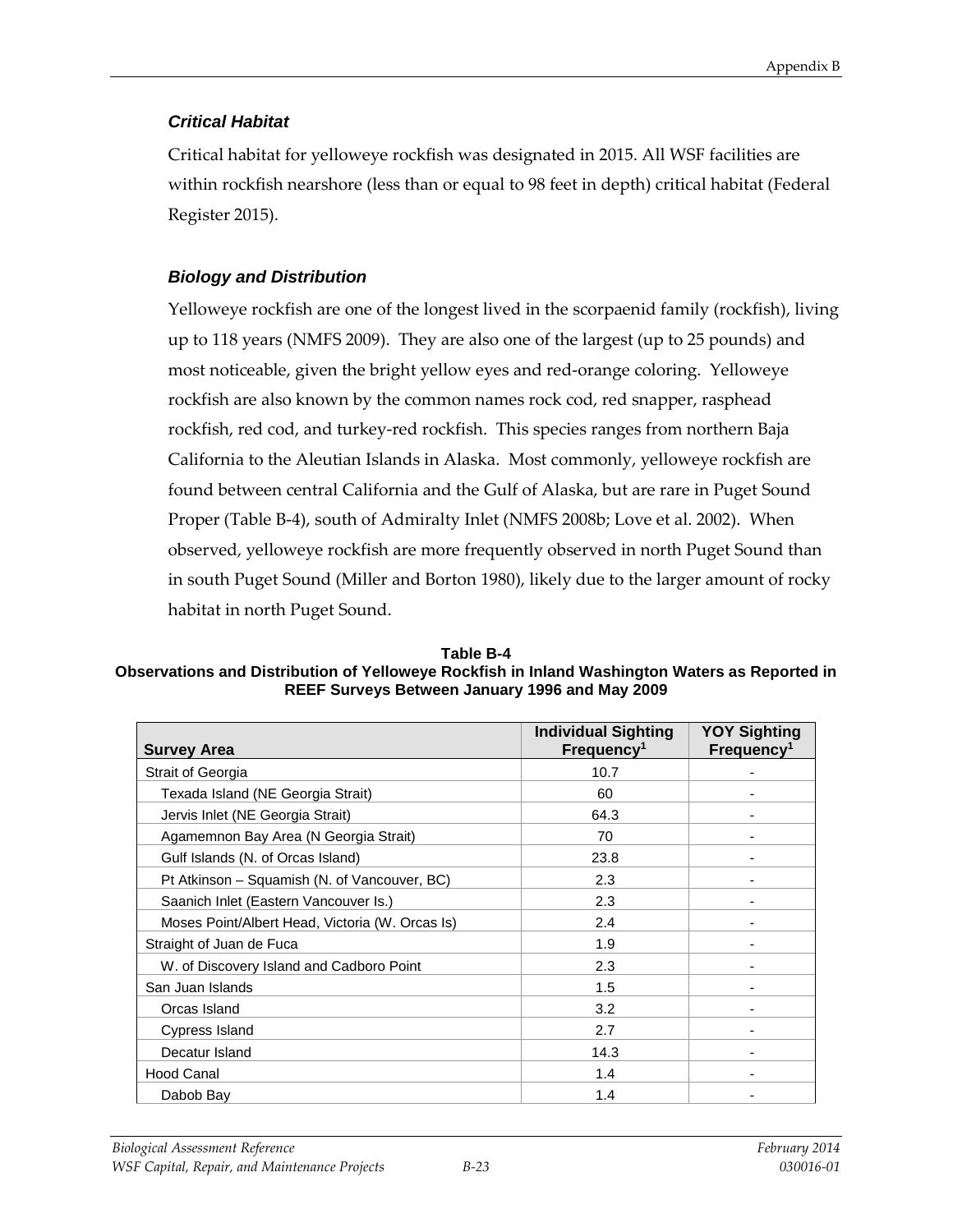| <b>Survey Area</b>                         | <b>Individual Sighting</b><br>Frequency <sup>1</sup> | <b>YOY Sighting</b><br>Frequency <sup>1</sup> |
|--------------------------------------------|------------------------------------------------------|-----------------------------------------------|
| Quatsap Pt/Misery Pt - Potlatch State Park | 1.3                                                  |                                               |
| Mt Vernon/Everett                          | 1.5                                                  |                                               |
| Whidbey Island                             | 1.5                                                  |                                               |
| Everett to Seattle                         | 0.5                                                  | 0.2                                           |
| Edmonds                                    | 0.5                                                  | 0.2                                           |
| Seattle/Olympia                            | 0.1                                                  | 0.1                                           |
| Vashon Island                              | 1.6                                                  |                                               |
| Tacoma                                     | -                                                    | 0.2                                           |
| Olympic Peninsula                          | 1.7                                                  |                                               |
| Dungeness Bay to Kydaka Point              | 1.0                                                  |                                               |
| Kydaka Point - Cape Flattery               | 2.5                                                  |                                               |

**Notes:**

Table from REEF 2009

1 Sighting frequency represents the percentage of surveys conducted that contained individuals of yelloweye rockfish. Individual = adults and juveniles combined. YOY = young of year only

Yelloweye rockfish are consistently observed throughout the Georgia Basin. However, significantly higher observation frequencies occur in north Puget Sound and the Georgia Strait within British Columbian waters (see Table B-4). REEF surveys indicate the further south in Puget Sound, the lower the potential for yelloweye rockfish presence or use, except around Decatur Island in the San Juan Islands where there is a spike in observations (REEF 2009). This is likely due to the fewer areas of rocky habitat in southern Puget Sound (Miller and Borton 1980).

Adults typically occupy waters deeper than 120 feet (Love et al., 2002). Adults are very unlikely to occur within the immediate terminal areas because of ferry facility shallower depths (64 ft. MLLW maximum depth).

General distribution occurs in the Georgia Strait and around the Gulf Islands in British Columbia (Yamanaka et al. 2006; NMFS 2008b; REEF 2009). Between 2000 and 2008, WDFW recreational catch surveys have documented a progressive decline in the number of yelloweye rockfish caught (WDFW 2009). In 2000, approximately 5,800 individuals were caught in recreational catches. By 2008, fewer than 1000 were recorded (WDFW 2009).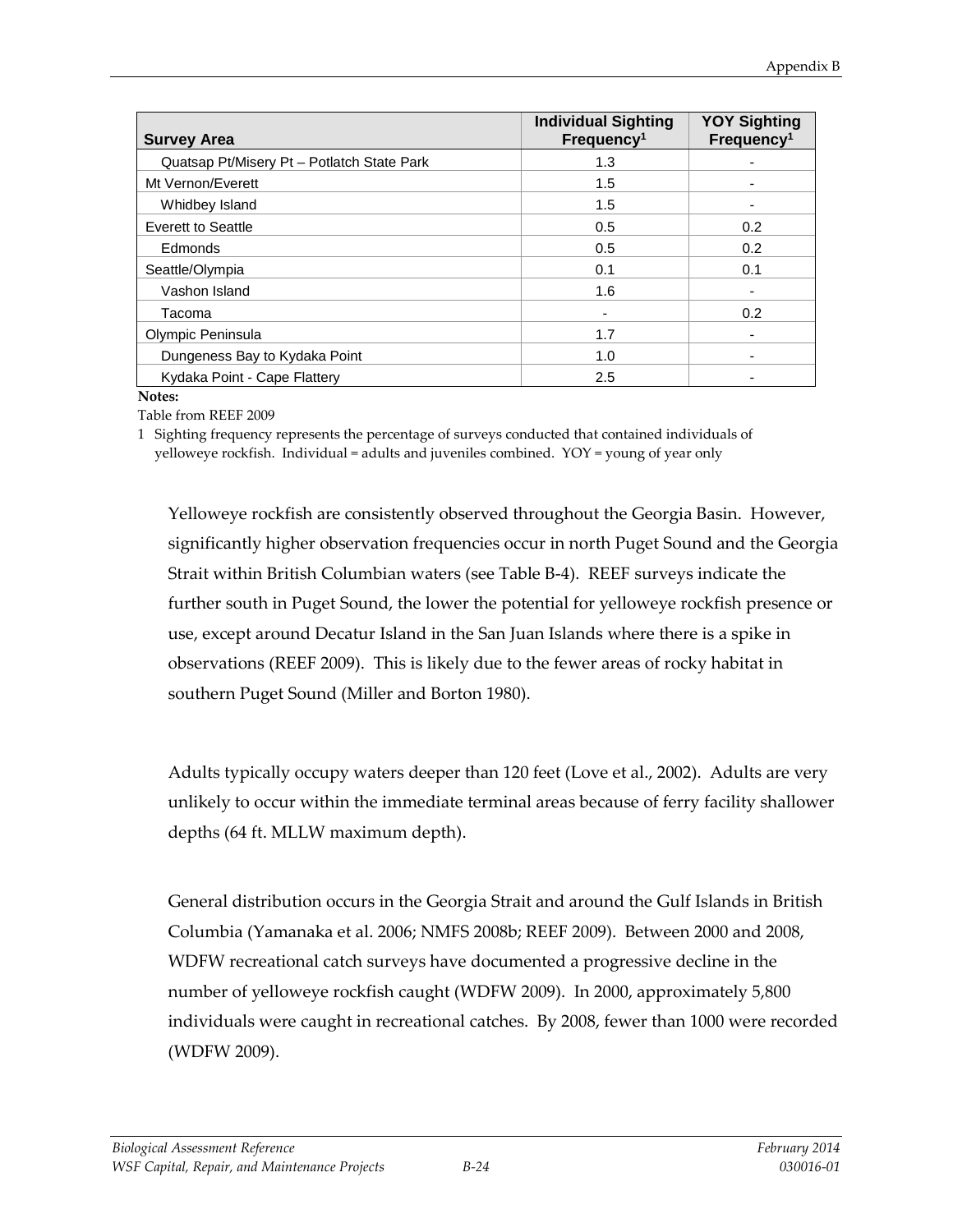As with other rockfish species, juveniles are generally found in shallow waters and move deeper as they age. Juveniles are found throughout the life stage between 49 and 1,801 feet in depth (NMFS 2008b). As juveniles settle, they are found in high relief areas, crevices, and sponge gardens (NMFS 2009; Love et al. 1991). Adults are typically found at depths between 300 and 590 feet (NMFS 2008b). The adult yelloweye rockfish tend also toward rocky, high relief zones (NMFS 2009). The adults have very small home ranges, generally site attached and affiliated with caves, crevices, bases of rocky pinnacles, and boulder fields (Richards 1986). Adult yelloweye rockfish are rarely found in congregations, but are more commonly seen as solitary individuals (Love et al. 2002; PFMC 2003).

Males generally have slightly larger mean sizes than females, with both species topping out at approximately 35 inches (NMFS 2008b). Maturity in yelloweye rockfish is attained much later than some rockfish, between 15 and 20 years and as early as 7 years (NMFS 2008b). Sperm is stored in males for many months (September to April) prior to fertilization. Females can produce up to 300 eggs per gram of body weight, which totals between 1.2 and 2.7 million eggs per cycle (Hart 1973). In Puget Sound, eggs are fertilized between winter and summer months (NMFS 2009). Parturition occurs in Puget Sound in early spring through late summer. Although rockfish generally spawn once per year, there is some evidence that yelloweye rockfish in Puget Sound spawn up to twice per year (Washington et al. 1978). Larvae remain pelagic for 2 months or more and then begin to settle to deeper waters (NMFS 2008b). Although the specific larval duration is unknown, it is assumed to be similar to that of bocaccio or canary rockfish (116 to 155 days) (NMFS 2009). Settling size is slightly less than 1 inch. Presence timing for various rockfish life stages in the Georgia Basin is given in Table B-5.

| Lifestage                | Jan | Feb | <b>Mar</b> | Apr | May | Jun | Jul | Aug | <b>Sep</b> | Oct | <b>Nov</b> | <b>Dec</b> |
|--------------------------|-----|-----|------------|-----|-----|-----|-----|-----|------------|-----|------------|------------|
| Copulation/Fertilization |     |     |            |     |     |     |     |     |            |     |            |            |
| Embryonic                |     |     |            |     |     |     |     |     |            |     |            |            |
| Development              |     |     |            |     |     |     |     |     |            |     |            |            |
| Larval Release           |     |     |            |     |     |     |     |     |            |     |            |            |
| Pelagic Juveniles        |     |     |            |     |     |     |     |     |            |     |            |            |
| Settlement of Juveniles  |     |     |            |     |     |     |     |     |            |     |            |            |
| Notes:                   |     |     |            |     |     |     |     |     |            |     |            |            |
| Table from NMFS 2008b    |     |     |            |     |     |     |     |     |            |     |            |            |

**Table B-5 Lifestage, Water Column, and Timing of Yelloweye Rockfish in the Georgia Basin**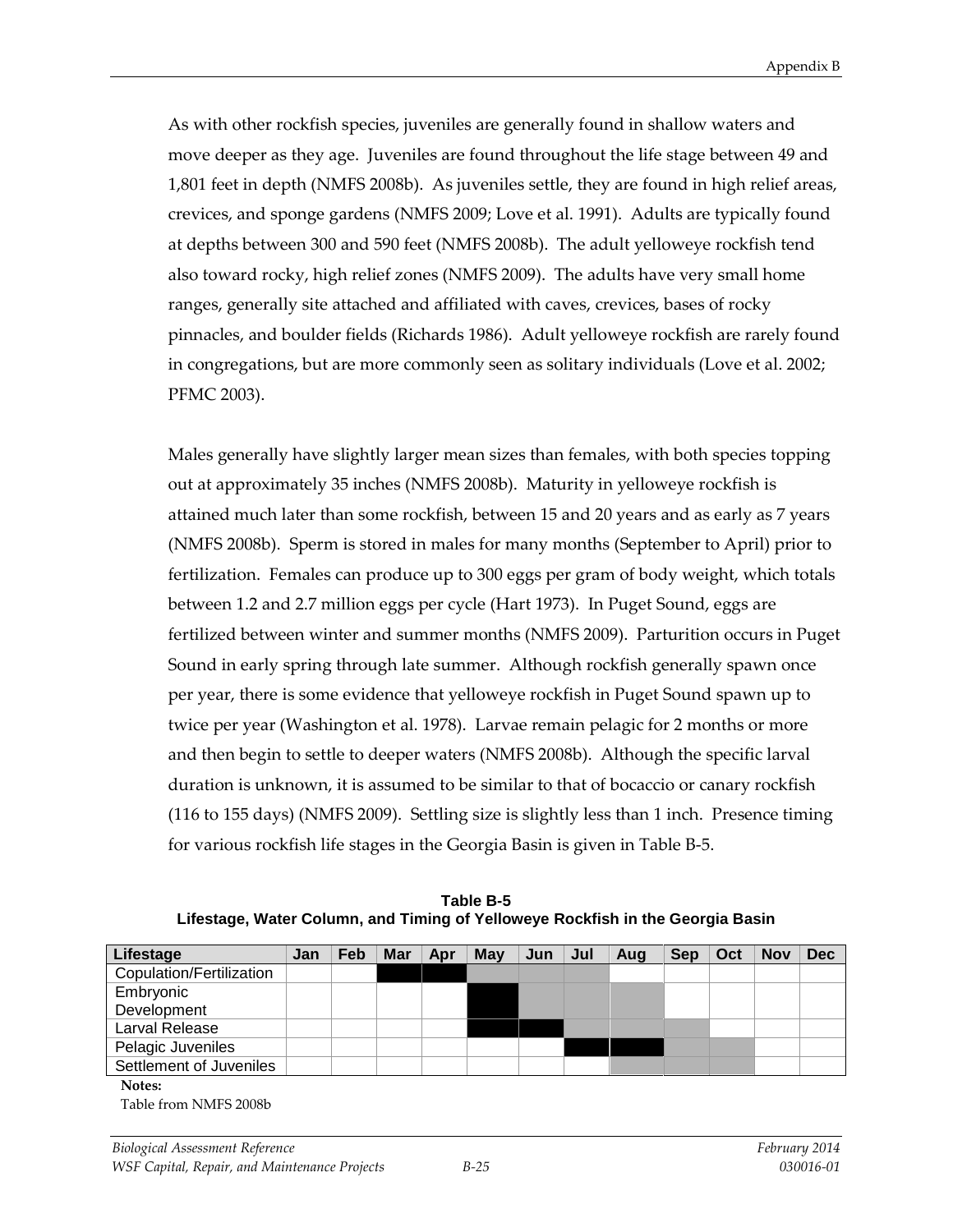#### Gray shading = range Black shading = peak

Typical predators of yelloweye rockfish include salmon and orca (Love et al. 2002; NMFS 2009).

# *Prey*

Yelloweye rockfish have a diverse diet and are typically opportunistic feeders (NMFS 2008b). As larvae and juveniles, they typically eat larval krill, diatms, dinoflagellates, fish larvae, copepods, and krill. Prey size increases and diversifies as yelloweye rockfish age (due to their large size) to include small yelloweye rockfish, sand lance, gadids, flatfishes, shrimp, crabs, and gastropods.

# **USFWS – Listed Threatened, Endangered, and Proposed Species**

# **Bull Trout (***Salvelinus confluentus***)**

# *Status*

Bull trout were listed as threatened on November 1, 1999 (Federal Register 1999ab).

# *Critical Habitat*

On January 13, 2010, USFWS published the Final Rule for designating critical habitat for the Coastal-Puget Sound DPS of bull trout in the Federal Register (Federal Register 2010a).

Critical habitat designates areas that contain the physical and biological habitat features (called PCEs) essential for the conservation of a threatened or endangered species and that may require special management considerations. Areas providing at least one of the following nine PCEs are designated as critical habitat:

- 1. Springs, seeps, groundwater sources, and subsurface water connectivity (hyporehic flows) to contribute to water quality and quantity and provide thermal refugia.
- 2. Migratory habitats with minimal physical, biological, or water quality impediments between spawning, rearing, overwintering, and freshwater and marine foraging habitats including, but not limited to, permanent, partial, intermittent, or seasonal barriers.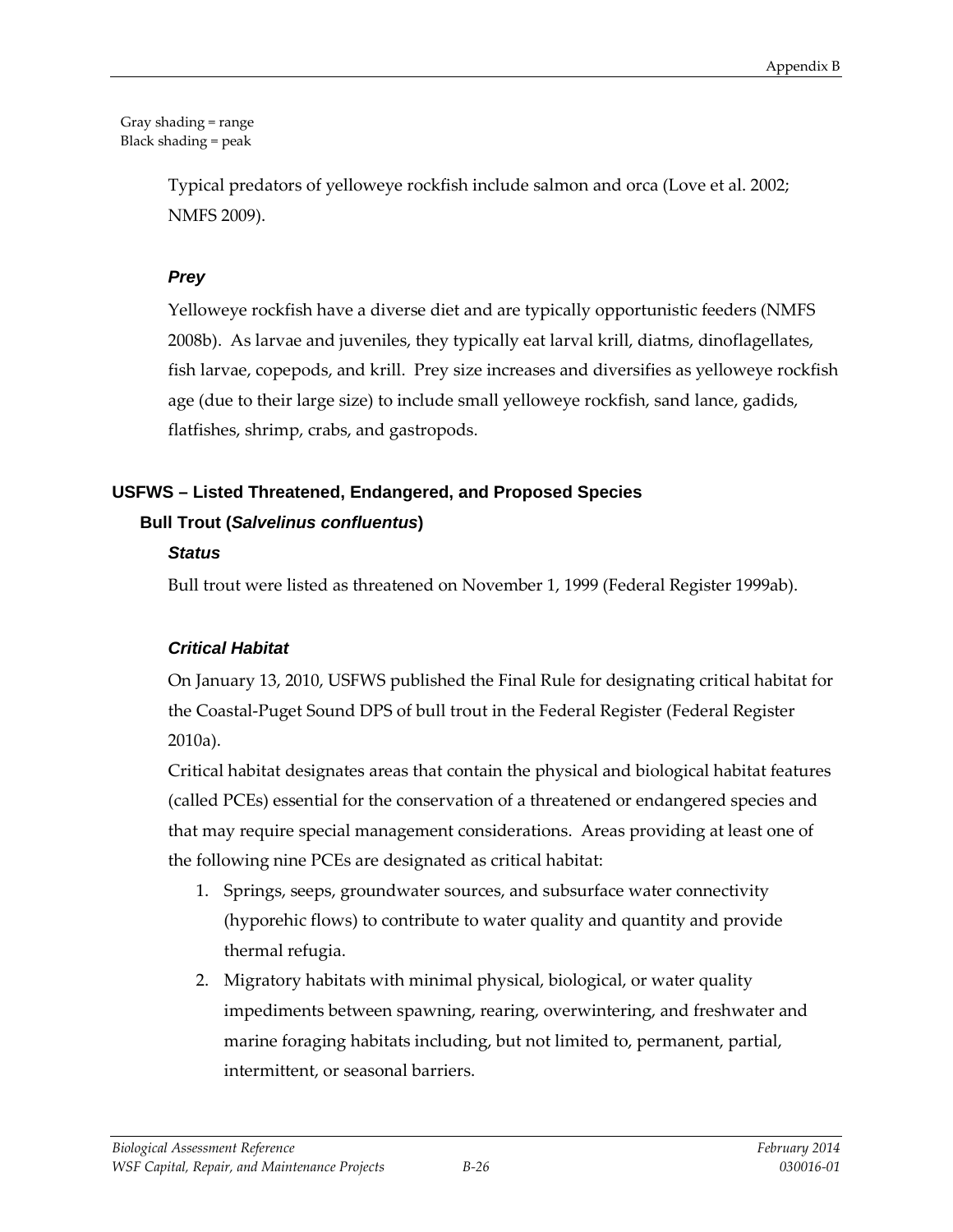- 3. An abundant food base, including terrestrial organisms of riparian origin, aquatic macroinvertebrates, and forage fish.
- 4. Complex river, stream, lake, reservoir, and marine shoreline aquatic environments and processes with features such as large wood, side channels, pools, undercut banks and substrates to provide a variety of depths, gradients, velocities, and structure.
- 5. Water temperatures ranging from 2 to 15°C (36 to 59°F), with adequate thermal refugia available for temperatures at the upper end of this range.; specific temperatures within this range will vary depending on bull trout life-history stage and form, geography, elevation, diurnal and seasonal variation, shade such as that provided by riparian habitat, and local groundwater influence.
- 6. Substrates of sufficient amount, size, and composition to ensure success of egg and embryo overwinter survival, fry emergence, and young-of-the-year and juvenile survival; a minimal amount (e.g., less than 12 percent) of fine substrate less than 0.85 mm (0.03 inches) in diameter and minimal embeddedness of these fines in larger substrates are characteristic of these conditions.
- 7. A natural hydrograph, including peak, high, low, and base flows within historic and seasonal ranges or, if flows are controlled, minimal departures from a natural hydrograph.
- 8. Sufficient water quality and quantity such that normal reproduction, growth, and survival are not inhibited.
- 9. Few or no nonnative predatory (e.g., lake trout, walleye, northern pike, smallmouth bass), inbreeding (e.g., brook trout), or competitive (e.g., brown trout) species present.

In marine nearshore areas, the inshore extent of critical habitat is the mean higher high water line (MHHW; average of all the higher high-water heights of the two daily tidal levels), including tidally influenced freshwater heads of estuaries. Adjacent shoreline riparian areas, bluffs, and uplands are not included in the critical habitat designation. The offshore extent of critical habitat for marine nearshore areas is to the depth of 33 feet (10 meters) relative to MLLW (average of all the lower low water heights of the two daily tidal levels), which is the average depth of the photic zone.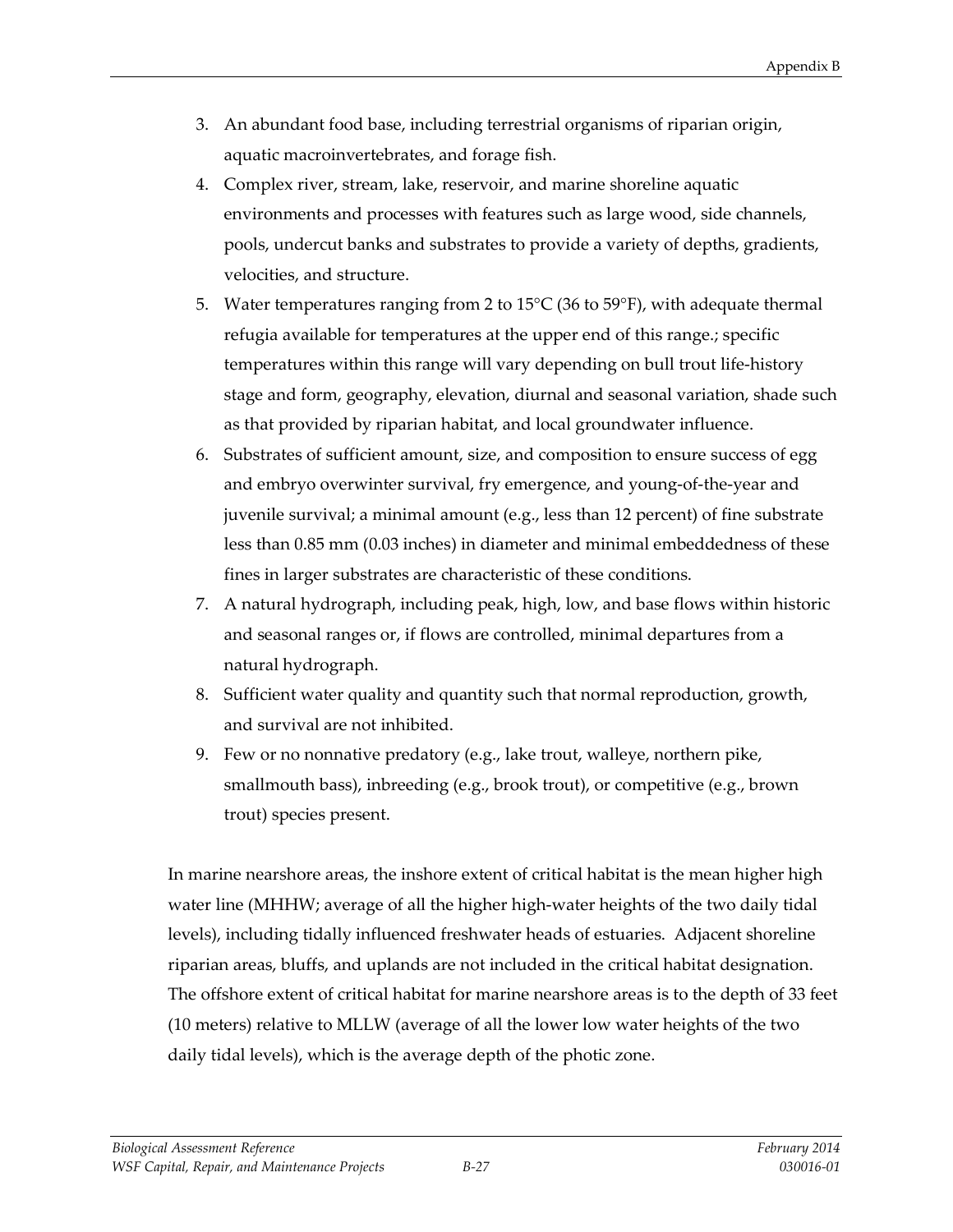### *Biology and Distribution*

Bull trout are members of the char subgroup of the salmon family. Bull trout feed on terrestrial and aquatic insects and, as they grow in size, their diets include whitefish, sculpins, and other trout. Bull trout spawn from August through November when they reach maturity (between 4 and 7 years) and when temperatures begin to drop, in cold, clear streams. Bull trout can spawn repeatedly, and can live over 20 years. Resident forms of bull trout spend their entire lives in freshwater, while anadromous forms live in tributary streams for 2 or 3 years before migrating to estuaries as smolts. Char species are generally longer-lived than salmon; bull trout up to 12 years old have been identified in Washington (Brown 1992).

In northern Puget Sound, bull trout occur in the Nooksack, Skagit, Stillaguamish, and Snohomish basins. Sub-adult and adult bull trout feed mostly on fish in marine/estuarine areas of northern Puget Sound (i.e., smelt, herring and juvenile salmonids). They are also believed to return to overwinter in lower mainstem rivers following their first summer in saltwater, before returning to saltwater the following spring (Kraemer 1994).

# *Prey*

Bull trout are opportunistic feeders that prey on other organisms. Prey selection is primarily a function of size and life-history strategy. Resident and juvenile migratory bull trout prey on terrestrial and aquatic insects, macrozooplankton, and small fish. Adult migratory bull trout feed almost exclusively on other fish species (Federal Register 2010a).

#### **Marbled Murrelet (***Brachyramphus marmoratus marmoratus***)**

#### *Status*

The marbled murrelet was listed as threatened on October 1, 1992 (Federal Register 1992).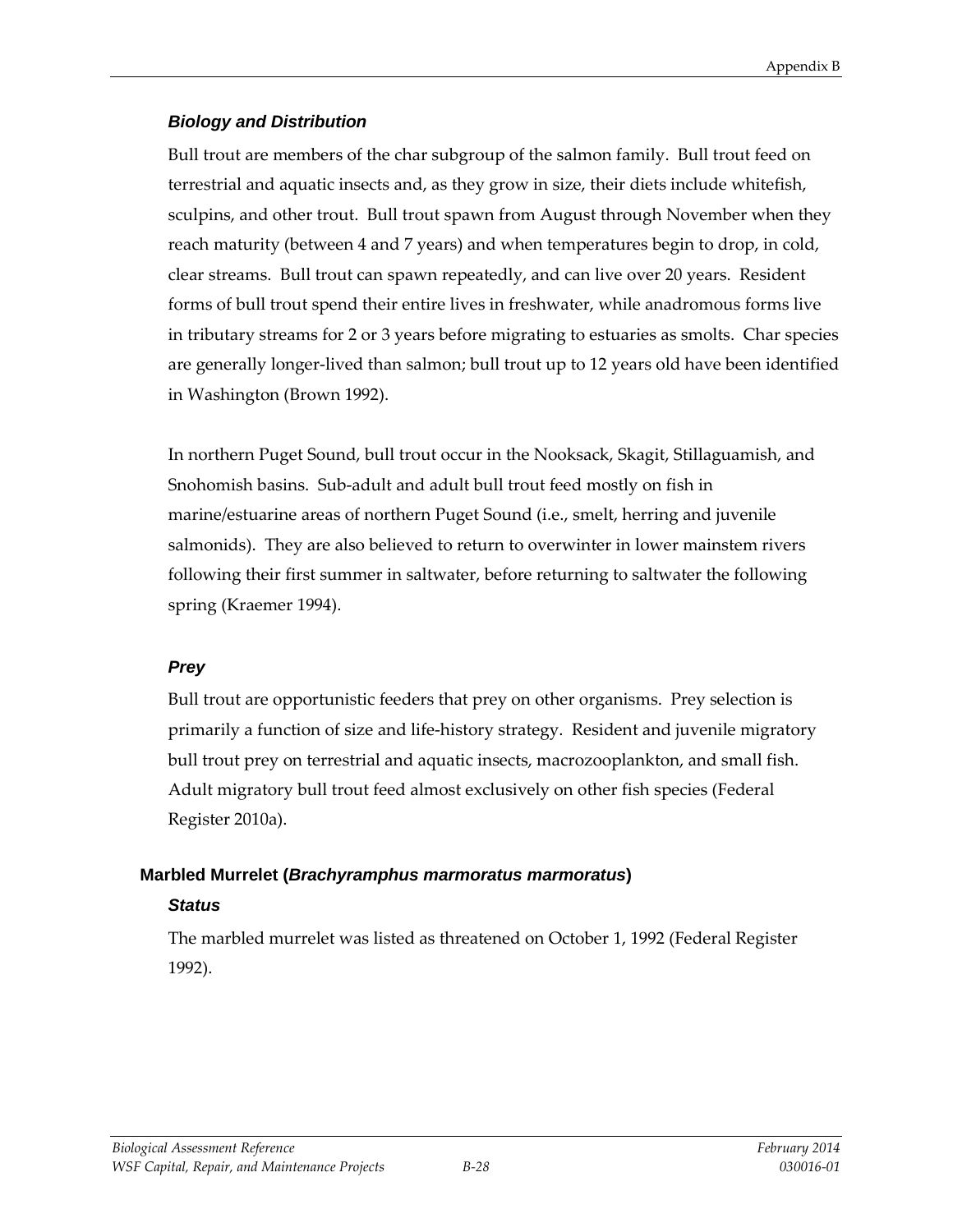## *Critical Habitat*

The USFWS designated revised critical habitat for the marbled murrelet in 2011. Designated critical habitat includes old growth stands and other suitable nesting areas. No critical habitat has been designated near WSF ferry facilities (Federal Register 1996).

# *Biology and Distribution*

Marbled murrelets are small seabirds that occur along the Pacific Coast from the Bering Sea to central California, with the largest population occurring in southeastern Alaska and northern British Columbia. Marbled murrelets feed in the nearshore marine environment, usually up to 350 to 2,000 feet off the shoreline. They forage year-round in waters generally less than 90 feet deep and are most frequently within 1,500 feet of protected shoreline waters. Marbled murrelets generally do not forage in shallow waters less than 30 feet deep.

Although marbled murrelets feed primarily on fish and invertebrates in nearshore marine waters, they fly inland to nest on large limbs of mature conifers. Most nesting habitat likely occurs within 50 miles of the marine environment (USFWS 1997). The nesting period is between April 1 and September 23, with peak activity occurring between July and August when adults are increasing foraging trips to feed their young. Old-growth or mature forest stands appear to be crucial for breeding and foraging, and most nests are in conifers over 150 years old, and in trees greater than 55 inches diameter at breast height (dBH). Most nests have been found on large flat conifer branches that are covered with thick moss (WDW 1991).

Murrelets undergo two periods of molting: one preceding (prealternate) and one following (prebasic) the molting season. The prealternate molt is incomplete and the birds retain their ability to fly, while the prebasic molt is comlete and renders them unable to fly for up to 2 months (Nelson 1997). Timing of molts varies year-to-year and by location, but in general, the prealternate molt occurs from late February to mid-May and the prebasic molt from mid-July through December (Carter and Stein 1995). In Washington, there is some evidence that the prebasic molt extends from mid-July through late August or as late as September (USFWS 2004a).